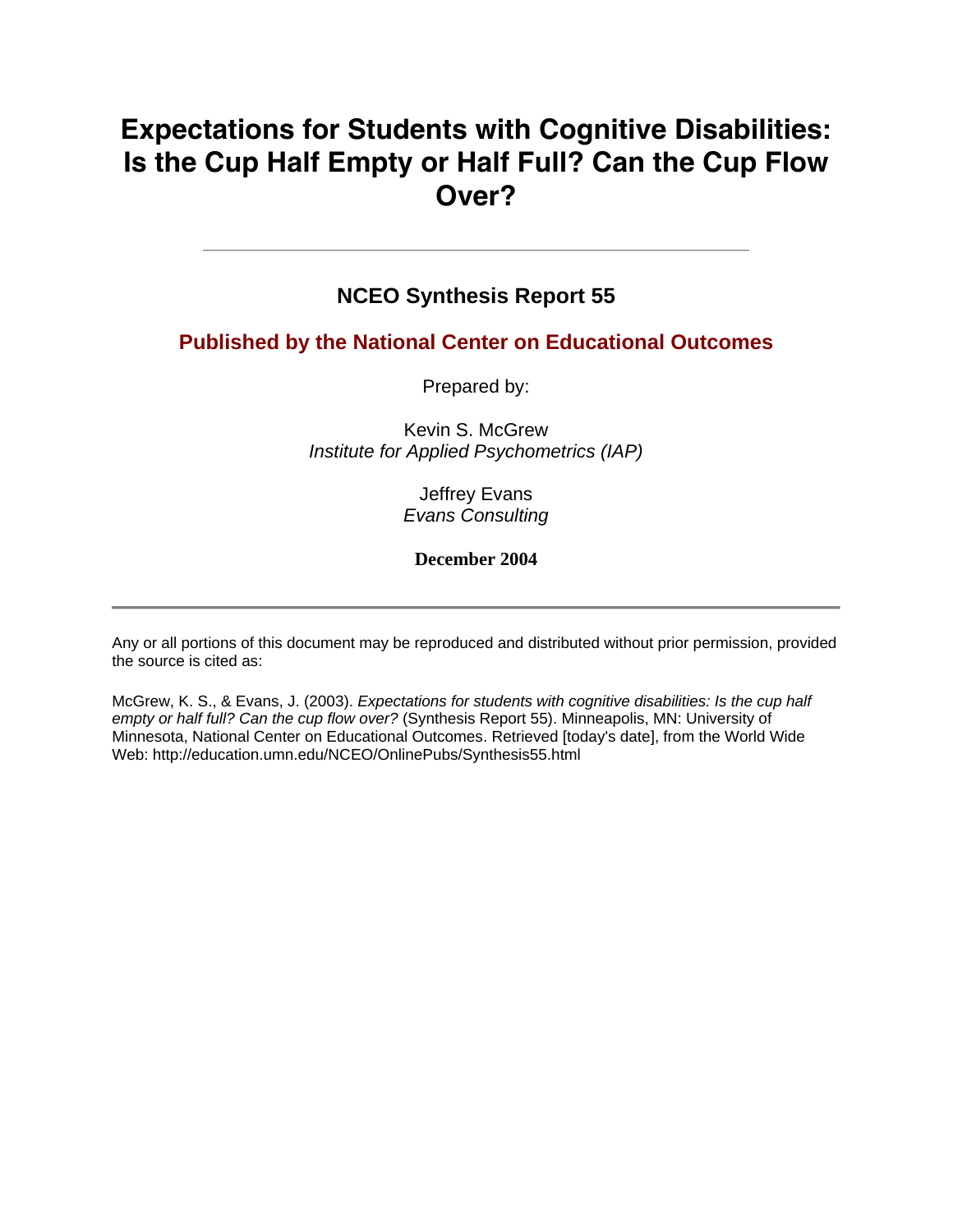#### **Executive Summary**

To make informed decisions about the best instruction and assessments for students with cognitive disabilities, several questions need to be answered. For instance, how many students with cognitive disabilities can be expected to achieve the same level of proficiency as other students? To what extent can we predict who these students are? Can we discern whether a student's failure to meet proficiency is due to the student's disabling condition or lack of appropriate instruction? Finally, what effects do teacher expectations have on student achievement?

This report addresses these questions, and includes an analysis of nationally representative cognitive and achievement data to illustrate the dangers in making blanket assumptions about appropriate achievement expectations for individuals based on their cognitive ability or diagnostic label. In addition, a review of research on the achievement patterns of students with cognitive disabilities and literature on the effects of teacher expectations is included.

The literature raises numerous issues that are directly relevant to today's educational context for students with disabilities in which both the Individuals with Disabilities Education Act (IDEA) and the No Child Left Behind (NCLB) Act of 2001 are requiring improved performance. Particularly for those students with cognitive disabilities, the information on expectancy effects should cause us much concern. Is it possible that expectancy effects have been holding students back in the past? Are we under the influence of silently shifting standards, especially for students with cognitive disabilities? It is anticipated that the information in this report will help guide decisions about appropriately high and realistic academic expectations for students with cognitive disabilities.

#### **Introduction**

Over the past 30 years the United States has slowly and steadily clarified the meaning of access to a free and appropriate public education (FAPE) for students with disabilities. Today's interpretation of FAPE certainly differs from that of 1975 when the Education for All Handicapped Children Act initially was passed into law (EHA, 1975), and even from 1990 when the reauthorization of EHA changed the name to the Individuals with Disabilities Education Act (IDEA, 1990). Case law (e.g., *Board of Education of the Hendrick Hudson Central School District v. Rowley*, 1982), subsequent amendments to IDEA, federal regulations, and guidance continue to create expectations about the extent to which students with disabilities are expected to benefit academically from their education. Unfortunately, there is still limited consensus among educators regarding appropriate achievement expectations for students with disabilities, particularly those with cognitive disabilities.

A concern about low expectations and the need for high expectations was reflected in the IDEA's 1977 Preamble: "Over 20 years of research has demonstrated that the education of children with disabilities can be made more effective by (A) having high expectations for such children and ensuring their access to the general education curriculum to the maximum extent possible . . ." (IDEA, 1997, § 601). IDEA 1997 clarified that all students with disabilities are to have access to instruction focused on the same skills and knowledge as all other students, and that their achievement is to be measured with the same district and statewide assessment programs as used for all students (and, adding an alternate assessment for those students unable to participate in the general assessment).

The *No Child Left Behind (NCLB) Act of 2001* further clarified that schools are to be held accountable for the adequate yearly progress (AYP) of all groups of students. NCLB specifically requires the disaggregation of assessment data for specified subgroups, including students with disabilities. The intended purpose of NCLB is "to ensure that all children have a fair, equal, and significant opportunity to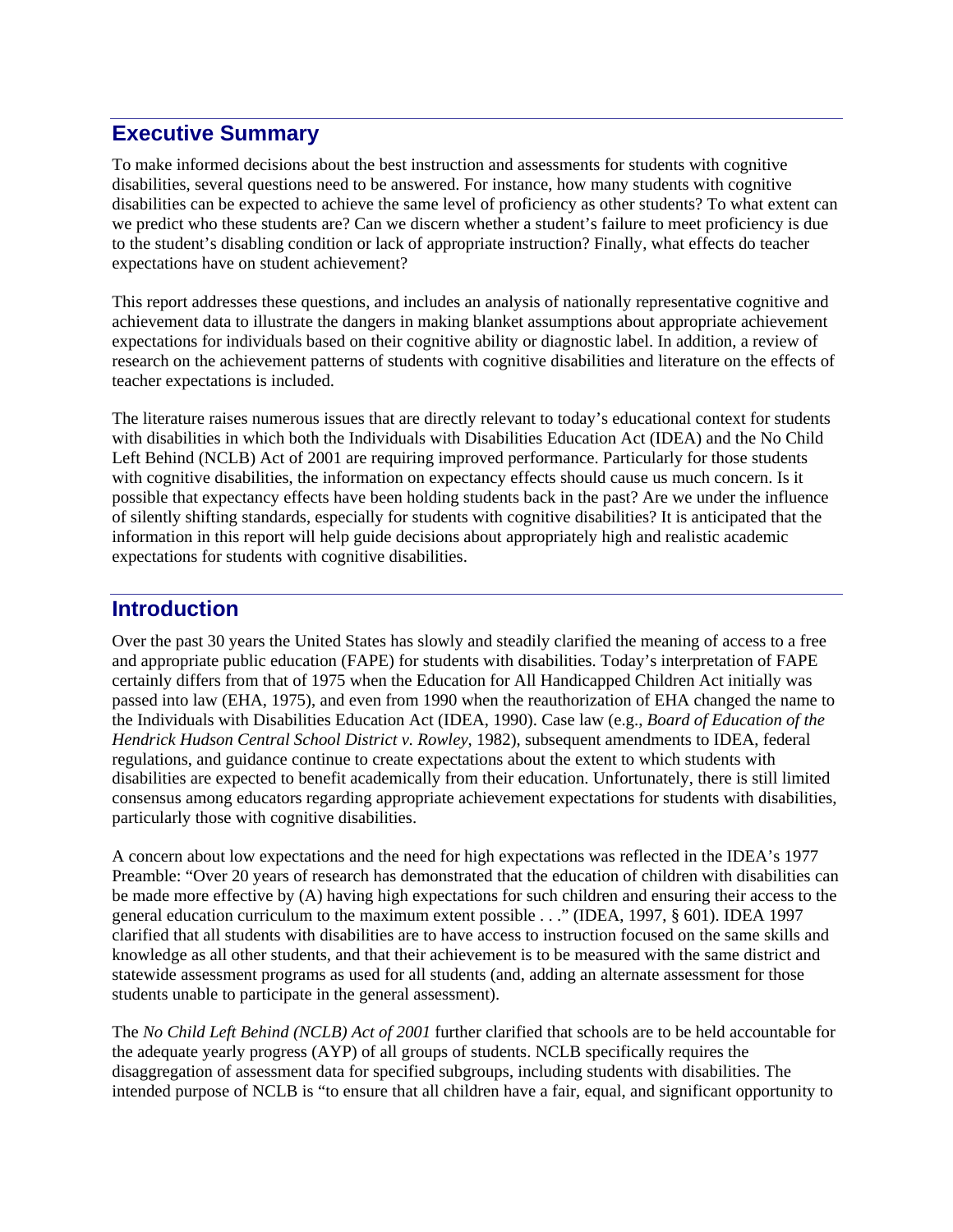obtain a high quality education and reach, at a minimum, proficiency on challenging State academic achievement standards and state academic assessments" (NCLB, 2001, § 1001). In other words, the expected educational outcomes for students with disabilities, or for any other subgroup of students, are the same high expectations held for all students.

Although data show that some students with disabilities are reaching the state-determined level of proficiency, many students with disabilities are still far from performing at this level (Thurlow & Wiley, 2004). Students with disabilities participate in proficiency assessments in three primary ways: (1) participation in the general assessment without accommodations, (2) participation in the general assessment with accommodations, and (3) participation in an alternate assessment. Federal regulations released December 9, 2003 clarified that an alternate assessment could be based on alternate achievement standards for students with significant cognitive disabilities. Alternate assessments could also be based on grade-level achievement standards. Both types of alternate assessments are to be aligned to content standards appropriate for the student's grade level of enrollment.

For NCLB accountability purposes, only up to one percent of all students (approximately nine percent of students with disabilities) can be counted for AYP as proficient or advanced based on alternate achievement standards (with possible exceptions for states or districts if certain conditions are met). Thus, with the exception of students working toward alternate achievement standards, (described in the December 9, 2003 regulation as those with significant cognitive disabilities), all students with disabilities are to be held to the same grade-level achievement standards as their peers without disabilities.

Many educators have grown increasingly concerned about the performance of students with cognitive disabilities who are appropriately working toward grade-level achievement standards, but whose current performance is far from a proficient level on grade-level achievement standards as measured by current statewide assessments. Considerable controversy surrounds the issue of what can and should be expected for these students. Some people argue that the vast majority of students with disabilities, when given appropriate access to high quality curriculum and instruction, can meet or exceed the levels of proficiency currently specified. Many special education advocates believe that subscribing to the same high expectations and accountability for student progress will ultimately lead to improved instruction and learning for all students. Others argue that a student's disability will ultimately prevent the student from attaining grade-level achievement standards, even when provided appropriate instruction and accommodations. This latter group believes that it is unjust to punish schools when these students fail to perform at the proficient level.

The discrepant "expectations" arguments reflect very different perspectives regarding the nature of cognitive disabilities. These two perspectives have existed for many years. To make informed decisions about the best instruction and assessments for students with cognitive disabilities, several questions need to be answered. For instance, how many students with cognitive disabilities can be expected to achieve the same level of proficiency as other students? To what extent can we predict who these students are? Can we discern whether a student's failure to meet proficiency is due to the student's disabling condition or lack of appropriate instruction? Finally, what effects do teacher expectations have on student achievement?

This report was prepared to begin to address these issues. It includes an analysis of nationally representative cognitive and achievement data to illustrate the dangers in making blanket assumptions about appropriate achievement expectations for individuals based on their cognitive ability or diagnostic label. In addition, a review of research on the achievement patterns of students with cognitive disabilities and literature on the effects of teacher expectations is included. It is anticipated that the information in this report will help guide decisions about appropriately high and realistic academic expectations for students with cognitive disabilities.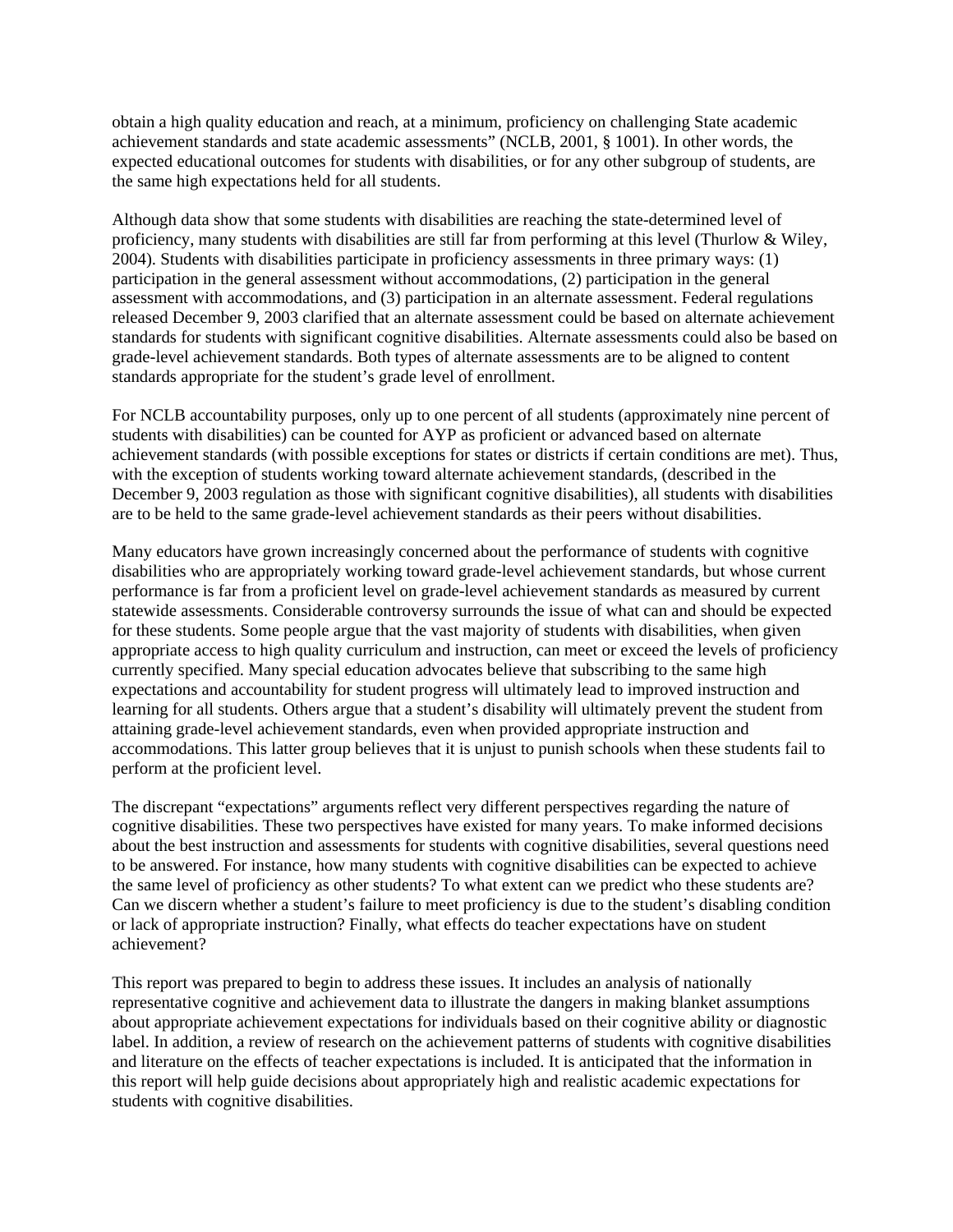#### **Overview**

Few would argue that the concept of intelligence (IQ), and tests that measure the construct, have played a long and significant role in education, and special education in particular. The use of practical IQ tests is typically traced to the beginning of the century when Alfred Binet developed a battery of tasks to help identify children with learning difficulties (Neisser et al., 1996). Binet's goal was to develop a means by which to identify struggling students who would then receive remediation via "mental orthopedics." Clearly, Binet did not believe that his measure of intelligence quantified an innate or "fixed" ability. Binet was an optimist who believed that the ability "glasses" of children with lower ability were half full, and that their vessels could be filled further.

In stark contrast to Binet's optimistic position was that of English psychologist Sir Cyril Burt (1911). Burt's work was based on the then popular view that intelligence was a genetically based fixed entity. Burt's ideas influenced the design of educational systems that segregated children in different educational tracks based on ability. According to Burt, "capacity must obviously limit content. It is impossible for a pint jug to hold more than a pint of milk; and it is equally impossible for a child's educational attainments to rise higher than his educable capacity permits." Clearly Binet and Burt viewed the proverbial half-filled glass differently.

A final view, based on the 1994 feel-good movie *Forrest Gump*, can be considered the "cup overflowing" perspective. Briefly, this movie portrayed the fictitious life history of Forrest Gump, an individual who was classified in the mental retardation range early in school. The exchange between the school principal and Forrest's mother clearly illustrated an educational approach grounded in the Burt philosophy:

School principal: "Your boy's... different, Miz Gump. His IQ's 75."

Ms. Gump: "Well, we're all different, Mr. Hancock. He might be a bit on the slow side. He's not going to a special school to retread tires!"

Ms. Gump's response, and the subsequent string of life achievements of her son Forrest (e.g., star football player in college, world class ping pong player, Vietnam war hero, CEO of successful shrimp company) reflects the "cup flowing over" perspective on IQ test scores. That is, Forrest's achievements were beyond his measured IQ (which was below the average sized "jug" according to Burt).

When faced with students whose classroom performances or achievement test scores surpass their measured (or implicitly estimated) IQ scores by significant amounts, laypersons and professionals (e.g., educators and psychologists) frequently demonstrate an implicit subscription to a Burt philosophy that a person can achieve only up to his or her level of intelligence when they characterize Gump-like students as "overachievers." Ms. Gump's implicit intelligence conception, which was subsequently manifested in Forrest's accomplishments, would suggest that there is more to school learning than the size of a child's "IQ cup or jug"—other variables contribute to achievement.

Half-full or half-empty? Filled to-the-brim or the cup flowing over? Which intelligence-learning metaphor is correct? Burt versus Binet/Gump? Who should be believed during the current standardsdriven educational reform fueled by the mantra that "no child shall be left behind" (NCLB), and that all children should reach grade level standards. More importantly, which philosophy should guide educational expectations for students whose primary special education classification is tied closely to IQ scores below the normal range (i.e., students with mental retardation or cognitive disabilities)? Should educational expectations for students with cognitive disabilities be grounded in a Burt philosophy (i.e., expect academic performance and achievement no higher than the student's estimated cognitive ability), or should expectations be based on the more optimistic Gump philosophy (i.e., it is possible for students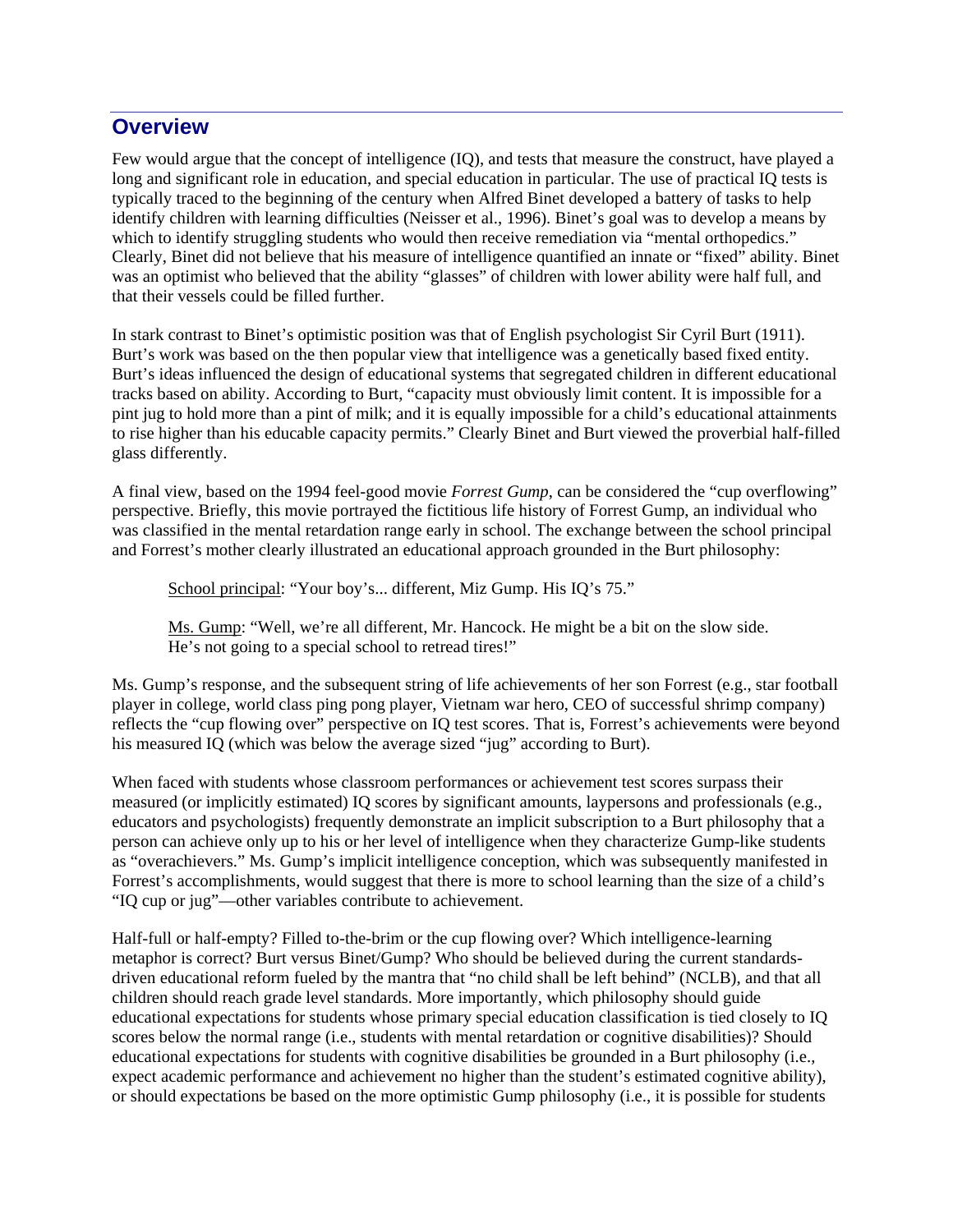with cognitive disabilities to achieve higher than their IQ test score and at grade level)? Is the Gump philosophy (i.e., a child's IQ cup can overflow) nothing more than a Pollyannaish belief based in fiction?

The primary purpose of this paper is to address the formation of appropriate expectations for students with cognitive disabilities by exploring the known empirical relations between intelligence and school achievement. In addition, a review of the research literature on how *expectation effects*, which are often based on perceptions of student ability and implicit theories of intelligence, can influence student performance.

### **Diversity within Disability Distributions**

Probably no environment elicits individual differences sooner in life than formal education. In classrooms teachers strive to arrange conditions to elicit optimal performance among a diverse class of unique learners. However, due to the only true "law" in psychology (the law of individual differences), optimal learning conditions and techniques are not universal across learners.

This holds true for all learners—those with and without disabilities. It is important that students with disabilities not be saddled with group-based stereotyped low academic expectations. Just as the diversity of learning rates for students without disabilities is acknowledged, so it should be for students with disabilities. According to the 1997 National Research Council report *Educating One & All: Students with Disabilities and Standards-Based Reform*, "it is hard to talk about asking students in special education to the meet the same standards and outcomes as everyone else without paying attention to their *varied characteristics* [italics added]" (Olson, 2004, p. 10).

The federally funded *Special Education Elementary Longitudinal* (SEELS) study, the first ever nationally representative longitudinal investigation of elementary students with disabilities (ages 6 to 12), recently provided empirical support for the diversity of achievement levels of students with disabilities. According to the SEELS project director, José Blackorby, the data indicate that "you can find kids with disabilities who are scoring right near the top—above the 80th percentile—and you you'll find some in the middle…and then a lot more kids in the lowest quartile. So it's heavily weighted toward the low end but there's quite a bit of diversity" (Olson, 2004, p. 10). Although students with disabilities, as a group, tend to achieve in the lower half of the distribution of achievement, "individuals with disabilities can be found across the full range of academic performance" (Olson, 2004, p. 10). What accounts for the diversity of learning among students with disabilities, and for that matter, among all students?

### **IQ and Disability: The Misunderstood Common Denominator**

Despite their diversity of characteristics, the majority (58%) of students receiving special education services under IDEA share a common experience—most have been classified as having a learning disability or cognitive impairment (mental retardation) with the aid of an intelligence test. Despite many disputes over competing theoretical conceptualizations of intelligence and the utility of intelligence test scores, even the most ardent critics recognize that IQ tests "predict certain forms of achievement especially school achievement—rather effectively" (Neisser, 1995, p. 96).

Despite a defensible rationale for their early development and continued deployment in the schools (Beirne-Smith, Ittenbach, & Patton, 1998), many people have developed inaccurate perceptions of the power of IQ test scores. Many laypersons, educators, policymakers, and other professionals have developed the inaccurate belief, often reinforced by court decisions (Reschly, 1988), that measured intelligence is a genetically determined, largely fixed, global, and enduring trait that explains most of a student's success (or failure) in school learning. Such a Sir Cyril Burt conceptualization of intelligence can doom a student to low expectations if his or her IQ score is significantly below the norm. This fixed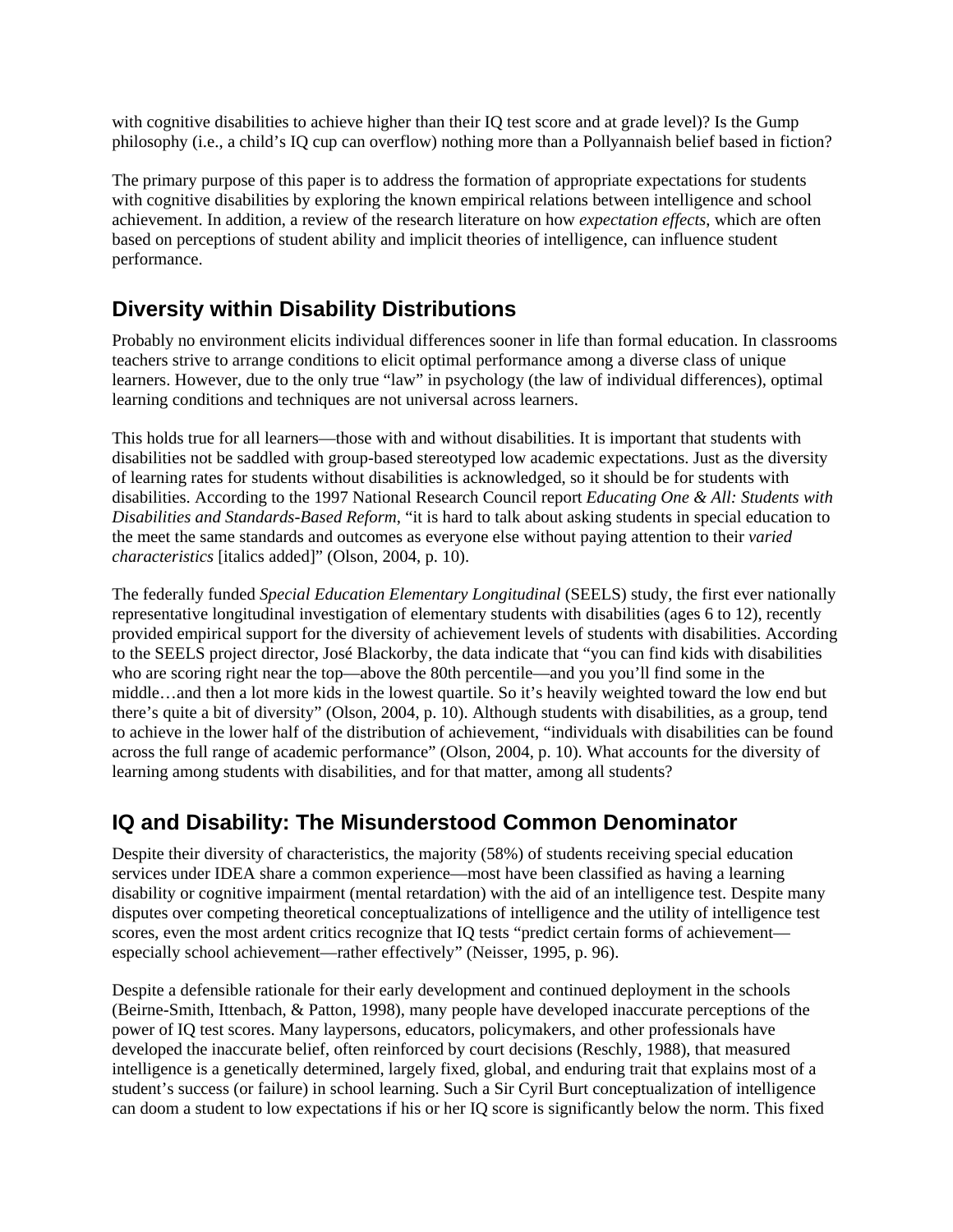entity view of intelligence, summarized in the belief in the predictive power of the single global IQ score, represents the mental jug or cup being "half-empty" or "filled to the brim" philosophy. According to this view, to expect more academic achievement than a person's estimated or measured IQ score is simply not possible.

A recent *Education Week* (2004) national survey (*Count me in: Special Education in an Era of Standards*) of 800 special and general education teachers suggests that most educators implicitly subscribe to the Burt IQ-potential philosophy. Eighty-four percent of surveyed teachers did not believe that students in special education should be expected to meet the same set of academic standards as students without disabilities. In addition, approximately 80% of the teachers felt that students with disabilities should not be included in the same state tests as students in general education, especially if the results are used for accountability purposes (Olson, 2004).

The surprising extent to which educators appear to hold alternative (and typically lower) standards and expectations for students with disabilities, although appropriate for many of these students, is troubling given the empirical reality of the predictive power of IQ test scores—scores that are often at the root of lowered expectations. Sir Cyril Burt's IQ-fixed potential legacy appears to be alive and well in America's schools (albeit not typically adopted maliciously or explicitly articulated).

Fortunately, decades of research on intelligence tests have repeatedly converged on a near unanimous consensus on the predictive accuracy of IQ test scores (Neisser, 1995). This consensus, which is explained next, indicates that it is time to "leave the Burt IQ-potential philosophy behind."

### **Reality of the IQ-Achievement Relationship: Statistics Made Simple**

In an era of standards-driven educational reform, educators and policymakers must recognize the truth about IQ test scores and the resulting disability categories that are based on a continuum of IQ test scores (e.g., mental retardation). The reality is simple. Given the best available theoretically and psychometrically sound, nationally standardized, individually administered intelligence test batteries, three statements hold true. Each of these can be explained in depth, and some of this explanation is provided in Table 1. For greater conciseness here, the statements that hold true are:

- IQ test scores, under optimal test conditions, account for 40% to 50% of current expected achievement.
	- Thus, 50% to 60% of student achievement is related to variables "beyond intelligence."
- For any given IQ test score, half of the students will obtain achievement scores at or below their IQ score. Conversely, and frequently not recognized, is that for any given IQ test score, half of the students will obtain achievement scores at or above their IQ score.

This last truism of intelligence test scores can be demonstrated via statistical equations or with real data. The second option is used here because it provides a more concrete explanation. The statistical explanation is provided in Table 1.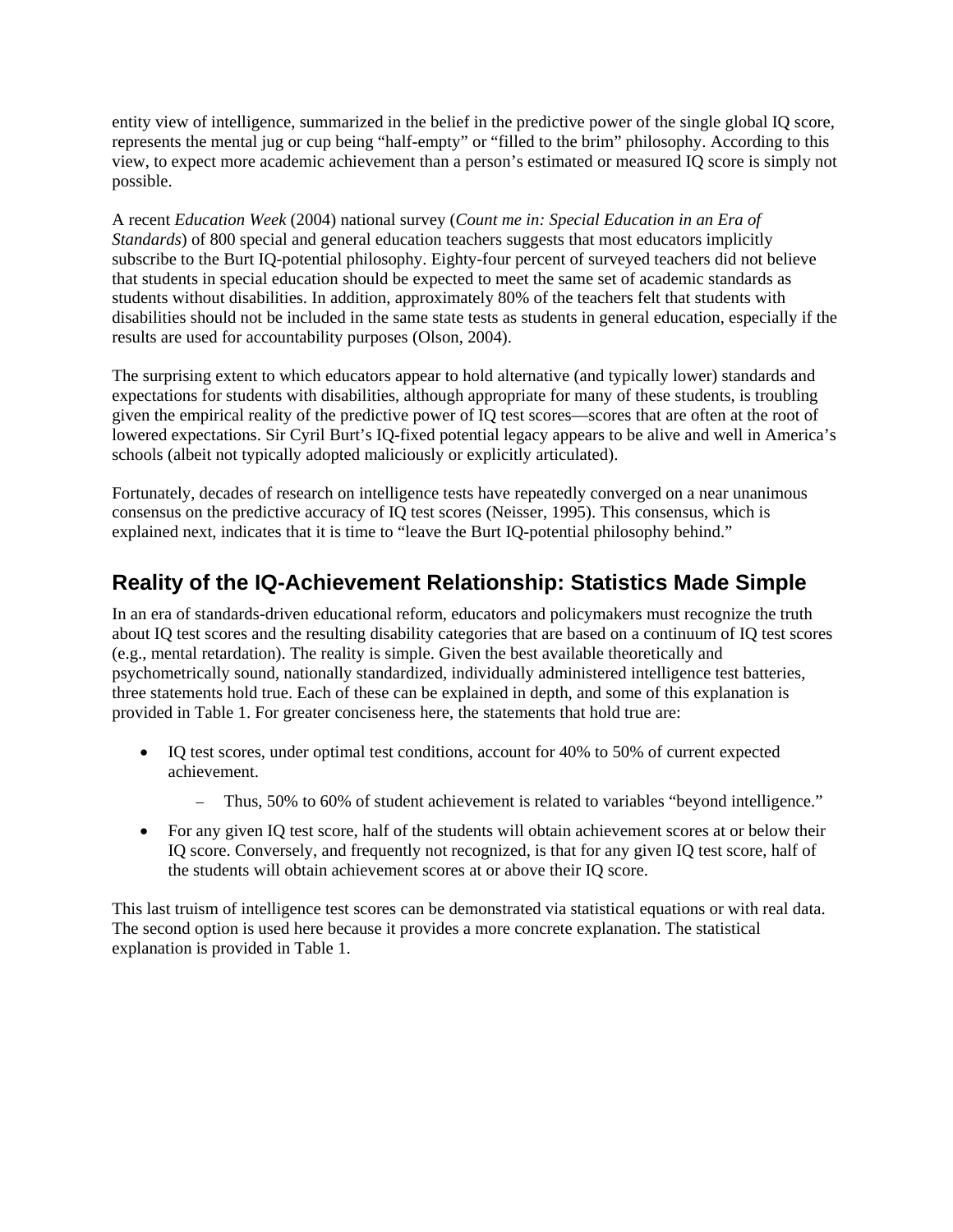#### **Table 1. Explanations of Statements about the IQ-Achievement Relationship**

IQ test scores, under optimal test conditions, account for 40 % to 50 % of current expected achievement.

 IQ test scores, under optimal test conditions, account for 40 % to 50 % of current expected achievement. The typical range of reported concurrent IQ-achievement correlations is .40 to .70 (Reschly & Grimes, 1992), with the best batteries consistently displaying correlations from .60 to .70. Correlations of this magnitude are statistically significant and are among the strongest predictive relations reported across all fields of psychology. However, most laypersons, educators, policymakers, and other professionals, fail to recognize that the pragmatic "reality" of correlations is hidden from view. The critical "rubber-meets-the-road" IQ-achievement information lies in the amount of explained achievement variance, a value not directly apparent from a reported correlation. Rather, one simply needs to square a correlation (e.g., .70 2 = .49), multiply it by 100 (.49 x 100 = 49), and then tack a percentage symbol on the end (49 %). This value represents the amount of explained variance represented by a correlation. For example, an IQ-achievement correlation of .70 would indicate that "the amount of achievement variance accounted for by intelligence is approximately 49 %." A correlation of .60 accounts for approximately 40 % of achievement  $(.60 \ 2 \times 100 = 36 \%)$ .

50 % to 60 % of student achievement is related to variables "beyond intelligence."

 Walberg, 1992; Walberg, Fraser & Welch, 1986). See McGrew, Johnson, Cosio and Evans, (2004) for a recent It is beyond the scope of the current paper to review the extensive research on models of school learning that indicate that student intelligence and prior achievement are only two of a number of unique student characteristics (e.g., motivation, self-efficacy, social skills, self-regulatory learning strategies, etc.) that interact in a complex multivariate manner with quantity of instruction, quality of instruction, classroom climate, home environment, peer group, and exposure to mass media outside of school to produce academic learning (Neisser, 1995; Reynolds & synthesis of essential non-cognitive academic facilitators (often collectively referred to as "conative" abilities) that explain additional portions of academic achievement above and beyond IQ.

#### **For any given IQ test score, half of the students will obtain achievement scores at or below their IQ score. Conversely, and frequently not recognized, is that for any given IQ test score, half of the students will obtain achievement scores at or above their IQ score.**

x SQRT  $(1-r 2)$ . If  $r = .70$  and SDach = 15, then SEest = 10.7. In real world terms, this means, that for any IQ score for this particular IQ test, the expected/predicted achievement (after accounting for regression to the mean effects) score). Stated differently, for any given IQ score, the predicted/expected achievement score would be bracketed with For statistically inclined readers, this truism of prediction is reflected in the Standard Error of the Estimate (SEest). Given IQ and achievement tests on a scale with an  $M = 100$  and  $SD = 15$ , and an IQ-Ach correlation of r, SEest = 15 would be bracketed by + 10.7 points. That is, for any particular IQ score, 68 % of the population would be expected to show a range of 21.4 achievement standard score points (half above and half below the predicted achievement a "confidence of prediction band" of + 10.7 standard score points.

Figure 1 presents a scatter plot of the general IQ and Total Achievement (average across reading, math, and written language) scores for "real" norm subjects from the standardization of the *Woodcock-Johnson Battery Third Edition* (WJ III; Woodcock, McGrew & Mather, 2001). As can be seen in Figure 1, there is a strong linear relation between IQ and achievement, as evidenced by a strong correlation of .75. For illustrative purposes, subjects with IQs ranging between 70 and 80 are designated in Figure 1.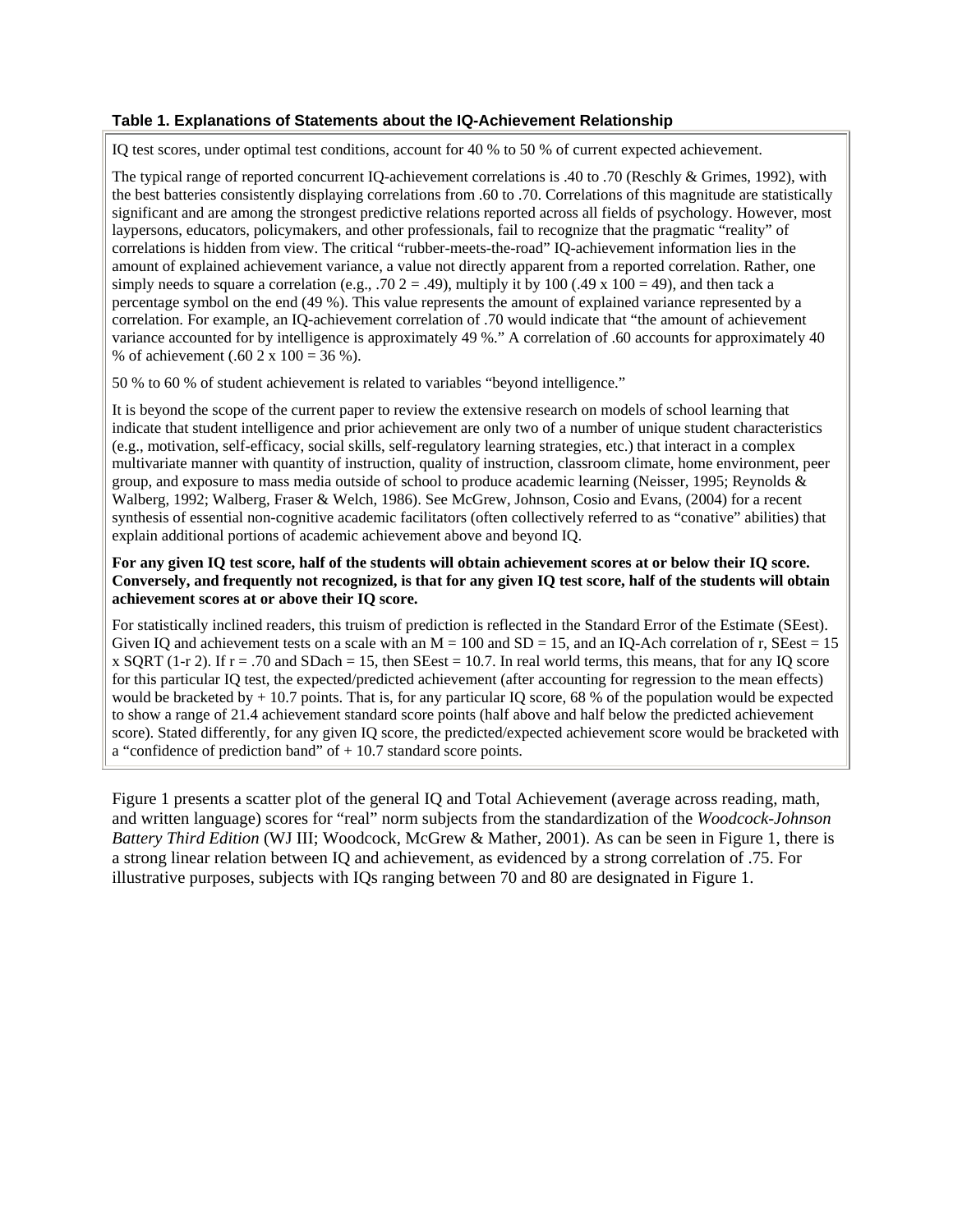

**Figure 1. The Relationship Between General Intelligence and Total Achievement in a Nationally Representative Sample** 

Figure 1. The relationship between general intelligence and total achievement in a nationally representative sample - these are REAL subjects from the WJ III standardization sample (McGrew & Woodcock, 2001) (Note. Scores are in standard score metric with Mean = 100, Standard Deviation = 15)

The data presented in Figure 1 are based on unpublished analyses of the WJ III standardization by the first author of the current paper (McGrew, et al., 2004).

Figure 2, which is a rotated and "windowed" view of a select portion of the same data as are in Figure 1 (i.e., subjects with IQs from 70-80), clearly shows that even IQ tests that demonstrate some of the strongest correlations with achievement  $(r = .75)$  cannot be used to provide perfect estimates of predicted achievement for individual students. The range of total achievement scores displayed at the top of the Figure 2 illustrates that for subjects with IQs from 70-80, expected achievement scores range from a low of approximately 40 to a high of approximately 110. More importantly, the distribution of subjects (the data points) shows that half of the individuals with IQs between 70-80 achieve at or below IQ-predicted achievement, and the other half of these individuals score at or above IQ-predicted achievement.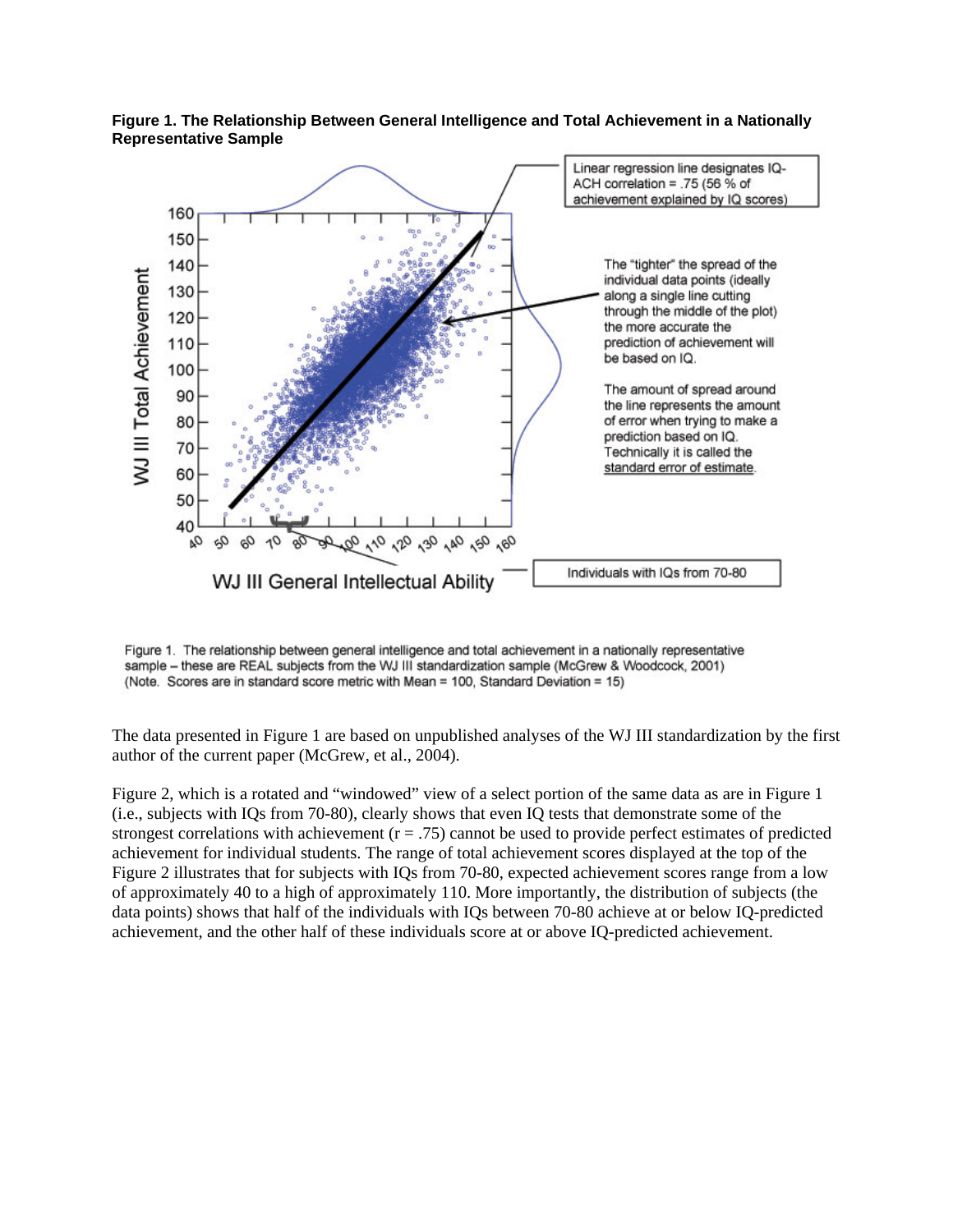**Figure 2. Distribution of WJ III Total Achivement Scores for WJ III Norm Subjects with IQs 70-80** 



Figure 2. Distribution of WJ III Total Achievement scores for WJ III norm subjects with IQs 70-80. Note that the axes of this figure have been rotated from that in Figure 1.

The data presented in Figure 2 are based on unpublished analyses of the WJ III standardization by the first author of the current paper (McGrew, et al., 2004).

The data presented in Figures 1 and 2 suggest that the proper metaphor for the IQ-achievement prediction relationship is that the "cup can flow over." The carte blanch assumption that all students with disabilities should have an alternative set of educational standards and an assessment system is inconsistent with empirical data. Known IQ-achievement prediction research reinforces the position of Martha Thurlow, the director of the National Center on Educational Outcomes, who stated that "we have a range of students who have disabilities, so I would adamantly reject, as a blanket statement, that students with disabilities can't meet the same achievement targets—I would say that's not the case for the broad majority of students with disabilities" (Olson, 2004, p. 10).

The only time when IQ test scores could be used to make perfect predictions about expected achievement for individual students would be when the IQ-achievement test correlation approaches a perfect 1.0. No intelligence test will ever reach this level of prediction, with the reported range of correlations of .40 to .70+ most likely representing a ceiling on IQ-based prediction. This range of correlations refers to concurrent correlations, where IQ and achievement tests are typically administered during the same period in time. The correlations between IQ test scores and future achievement (e.g., one year later) are typically lower than concurrent correlations, which makes the prediction of AYP (annual yearly progress) based on IQ test score (or disability status as a crude intelligence proxy variable) even less precise.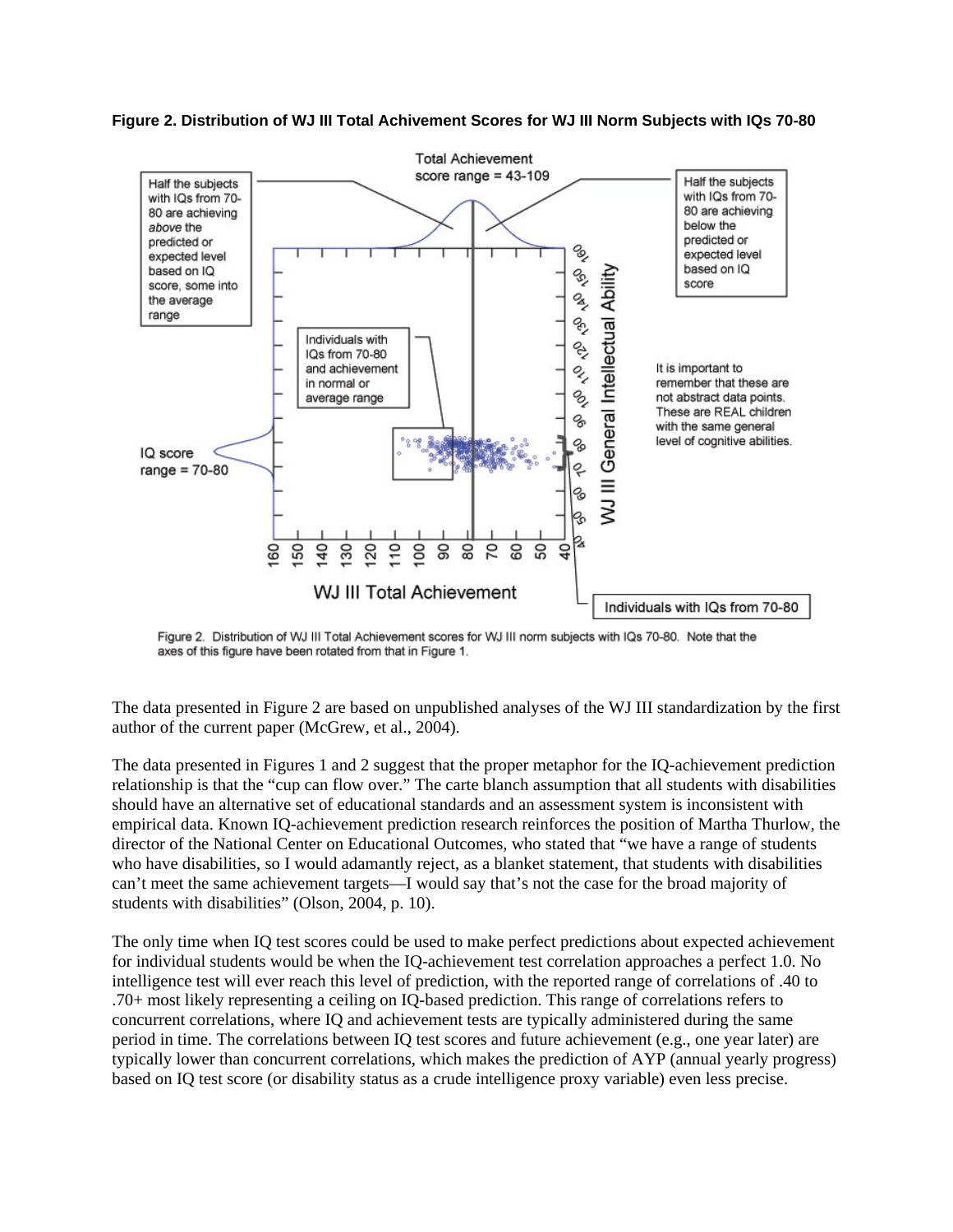The current reality is that despite being one of the flagship developments in all of psychology (Embretson, 1996; Neisser, 1995), intelligence tests are fallible predictors of academic achievement. IQ test scores (and associated IQ-based disability category labels) are adequate, but not nearly sufficient metrics, by which to make reasonably precise predictions about any particular *individual* student's future expected achievement progress. It simply cannot be done beyond a reasonable doubt.

The fallibility of IQ tests, coupled with the enduring presence of the ghost of Sir Cyril Burt's deterministic IQ-achievement educational philosophy, in the context of today's high-stakes educational accountability environment, raises the specter of many children with disabilities being denied the right to appropriate and demanding expectations. Stereotyping students with disabilities (often on the basis of disability label or test scores) as a group that should be excluded from general education standards and assessments is not supported by the best evidence from current science in the field of psychological and educational measurement. The potential soft bigotry of setting a priori IQ or disability label-based low academic expectations (for students with disabilities) needs to be recognized, understood, and minimized, if all children are not to be left behind.

#### **Expectancy Effects: A Brief History and Literature Review**

Since the 1970s, the notions of the "self-fulfilling prophecy" (SFP), the "Pygmalion Effect" (PE), and more recently, "expectancy effects" (EE), have become commonplace in the educational psychology literature. In general, these terms refer to similar phenomena. The research literature on teacher expectancy effects is large. For the purposes of the current paper, we have relied extensively on a number of key research syntheses, many that have included multiple meta-analyses. Key sources (and recommended reading) include Babad (1993), Cotton, (1999), Jussim, Madon, and Chatman (1994), and Spitz (1999).

Merton (1948) is recognized as the first to coin the term "self-fulfilling prophecy" (which has now evolved into the more general phenomena of "expectancy effects"; Jussim, Madon & Chatman, 1994; Spitz, 1999). According to Merton (1948), SFP occurs when an inaccurate definition of a situation elicits new behaviors which, in turn, make the originally inaccurate conception a reality. SFP is a compelling theory, largely because of its potential implications and elegant simplicity.

The concept is simple enough: If we prophesy (expect) that something will happen, we behave (usually unconsciously) in a manner that will make it happen. We will, in other words, do what we can to realize our prophecy (Spitz, 1999, p. 200).

In most EE research, it is usually a person in a position of authority (e.g., an employer, medical professional, parent, teacher, etc.) who holds expectations about an individual (or group) under their supervision. According to the EE research, expectations expressed by an authority figure via verbal and nonverbal communication often influence the self-image and the behavior of the supervised person in such a way that the expectations held come to pass.

#### **Origins of Expectancy Effects**

The "self-fulfilling prophecy" (SFP) has long been studied by sociologists and psychologists under various labels (Gozali & Meyen, 1970; Rosenthal & Jacobson, 1966; Wineburg, 1987; Zuroff & Rotter, 1985). SFP is also often referred to as the "Pygmalion Effect" which was drawn from the title of the original book (Rosenthal & Jacobson, 1968a; *Pygmalion in the Classroom*) that reported the phenomenon. SFP first appeared in early psychological research studies where it was demonstrated that experimenters could unwittingly influence the behavior of animal and human subjects during an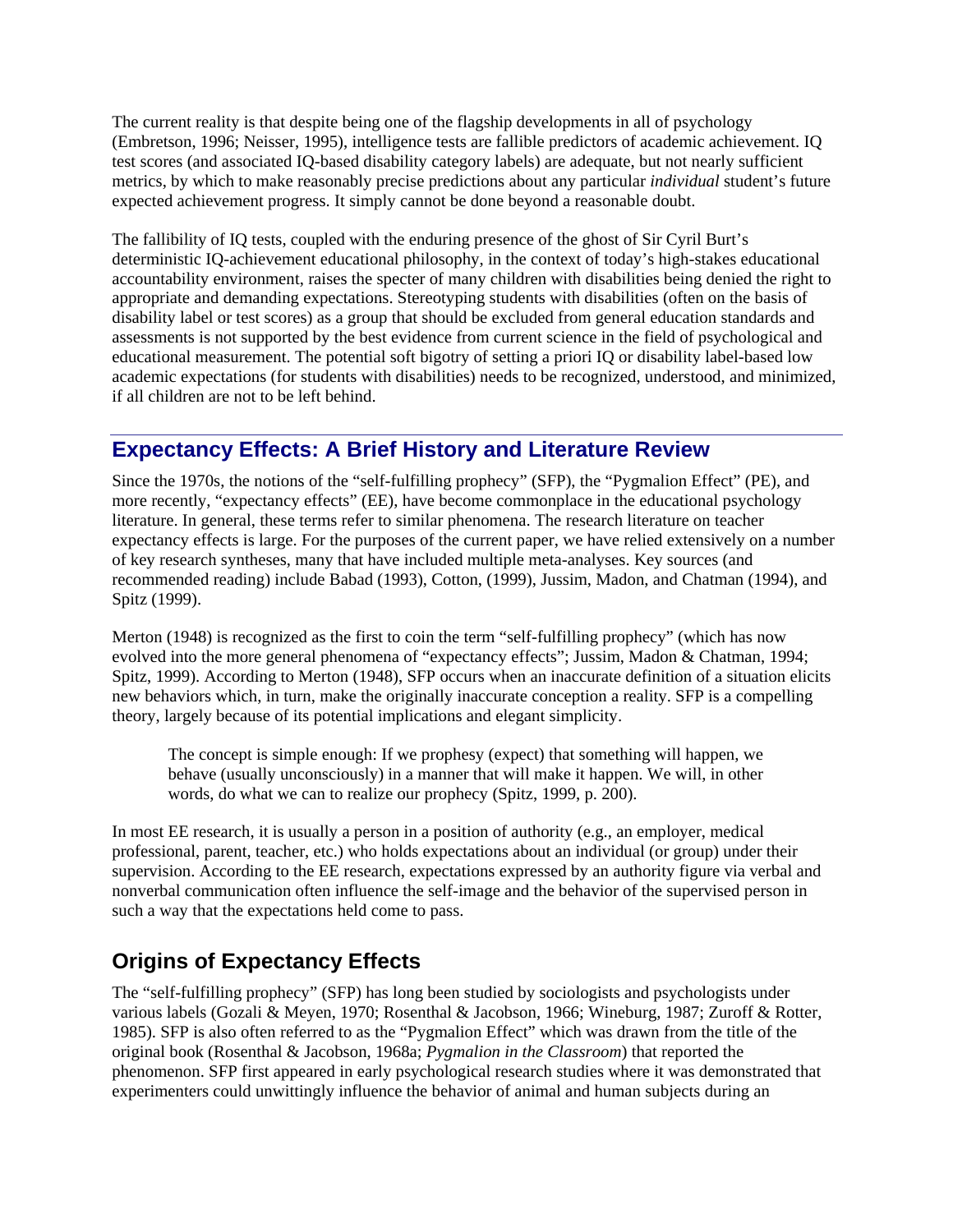experiment (Rosenthal & Jacobson, 1966). In 1968, Rosenthal and Jacobson substituted teachers for experimenters in order to investigate the effects of teachers' expectancies on the intelligence test scores of their pupils. The Rosenthal and Jacobson (1968b) study was designed to measure "whether those children for whom the teachers held especially favorable expectations would show greater intellectual growth than the remaining or control-group children" (p. 68) when evaluated approximately 5, 8, and 20 months later. Cotton (2001) provided a succinct summary of the original Pygmalion study:

The Rosenthal/Jacobson study concluded that students' intellectual development is largely a response to what teachers expect and how those expectations are communicated. The original Pygmalion study involved giving teachers false information about the learning potential of certain students in grades one through six in a San Francisco elementary school. Teachers were told that these students had been tested and found to be on the brink of a period of rapid intellectual growth; in reality, the students had been selected at random. At the end of the experimental period, some of the targeted students—and particularly those in grades one and two—exhibited performance on IQ tests which was superior to the scores of other students of similar ability and superior to what would have been expected of the target students with no intervention ( $\P$ 4).

The Rosenthal and Jacobson (1968a) report suggested that teacher expectations could increase or decrease intelligence (IQ) test scores. Understandably, this report created a media sensation (see Elashoff & Snow, 1971; Spitz, 1999; Wineburg, 1987). The possibility that teachers could effect change (either positive or negative) in a student's IQ scores held considerable popular interest and appeal. According to Cotton (2001):

These results led the researchers to claim that the inflated expectations teachers held for the target students (and, presumably, the teacher behaviors that accompanied those high expectations) actually CAUSED the students to experience accelerated intellectual growth. Few research studies in the field of education have generated as much attention and controversy among educators, researchers, and the general public as Rosenthal and Jacobson's Pygmalion study…in the popular press, articles began appearing which used the Pygmalion findings as a springboard for the claim that perhaps "Johnny can't read" because his teachers don't have faith in his abilities and don't encourage him, particularly if he is poor or a member of a minority group. Other articles looked at the positive side, giving teachers and parents the message that they could improve children's school performance dramatically by communicating high expectations to them (¶ 6).

Since the publication of Rosenthal and Jacobson's original 1968a study, SFP/EE research has enjoyed a long and controversial history in the educational psychology literature. Controversies have focused primarily on methodological (e.g., technical adequacy of measures, individual differences between teachers in studies, etc.) and dependent variable (i.e., affecting intelligence, behavior, achievement, etc.) issues (see Babad, 1993; Spitz, 1999). In general, contemporary research syntheses (including metaanalyses) indicate that the expectations of one person can influence the behavior or performance of another person (Babad, 1993; Jussim et al., 1994). Based on a comprehensive review of the literature, Cotton (2001) concluded that "teacher expectations are, of course, a component of school wide expectations…the most important finding from this research is that teacher expectations can and do affect students' achievement and attitudes" (¶ 21). The prevailing conclusion is that some SFP/EE effects exist with regard to certain student characteristics (Jussim et al., 1994). According to Babad (1993):

Today there is no doubt that SFP effects exist, and teacher expectations—based on fabricated information as well as on real differences among students—can have systematic influences on (in descending order of effect magnitude) teachers' impressions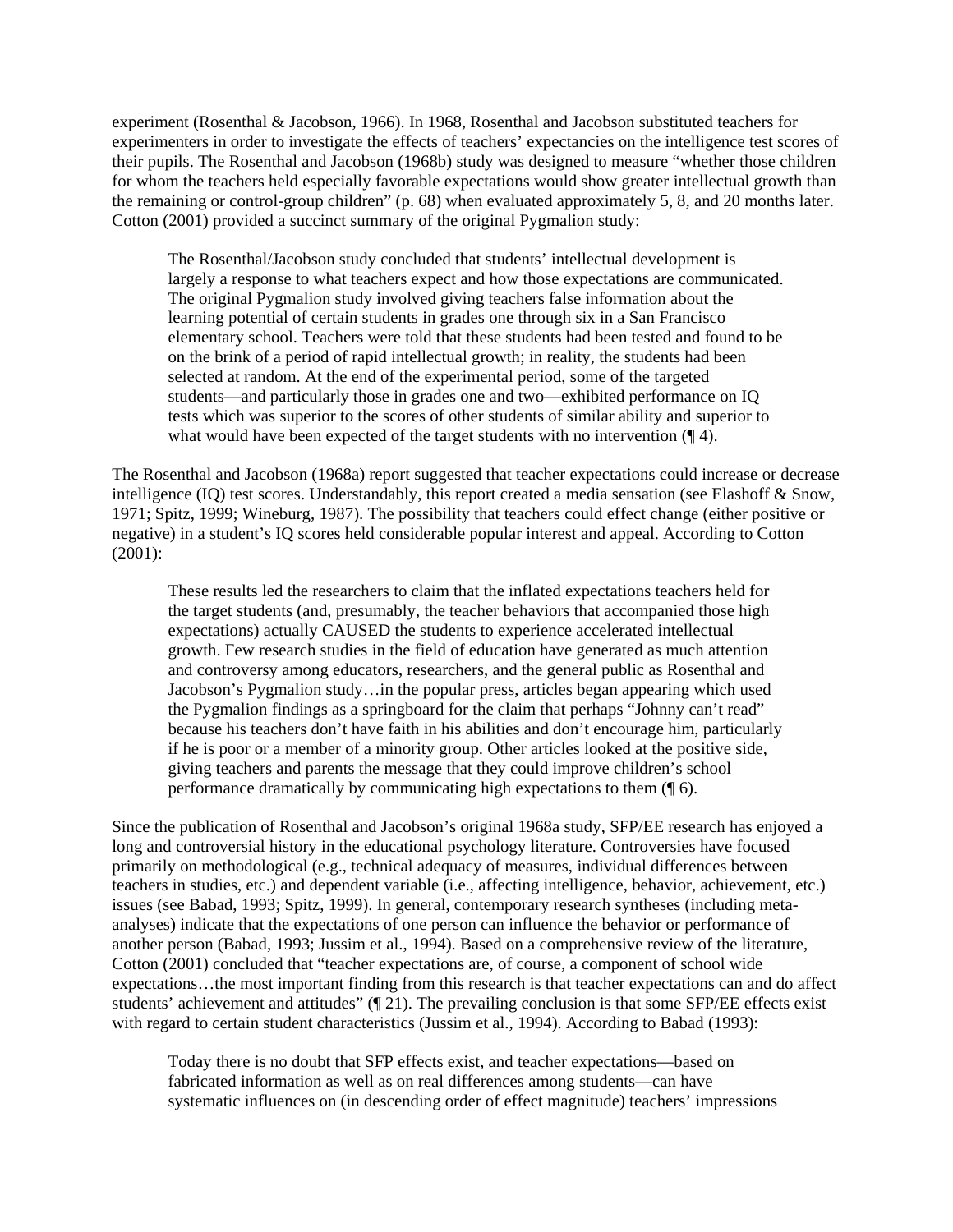of students, teachers' grades, students' performance on objective achievement tests…However, the phenomenon is probabilistic, and SFP effects do not take place in every classroom and for every teacher. (p. 128)

### **Expectancy Effects and Intelligence**

It would be an understatement to describe the EE research focused on the relations between teacher's expectations and intelligence as contentious (Babad, 1993; Spitz, 1999). Post hoc re-analysis of the original classic Rosenthal and Jacobson (1968a) investigation raised many questions about the study's methodology. Numerous attempts to replicate the Pygmalion effect (i.e., teacher expectations can increase or decrease student IQ scores) have proven unsuccessful; in fact, only one doctoral dissertation (of 20) was deemed a success in Spitz's review (1999). In many of the subsequent follow-up studies the control groups often gained more IQ points than the experimental groups. In addition, a number of prominent educational and psychological researchers (e.g., Cronbach, Snow, and Thorndike) provided very negative reviews of Rosenthal and Jacobson's (1968a) original research (see Spitz, 1999).

It is clear from a review of the voluminous literature that the specific effect of teachers' expectations on children's *intelligence* had, over time, been lost and blended together with teacher expectancy effects on variables other than intelligence (Elashoff & Snow, 1971). Rosenthal resolutely withstood withering criticism on these points, and as time passed, further obfuscated the issue of the Pygmalion Effect (PE) by not clearly delineating the difference between cognitive effects (which were not clearly proven over time) and other classroom expectancy effects (e.g., academic achievement). Rosenthal did, however, bring this important area of study into the classroom.

 However; expectancy effects and academic achievement do appear to correlate positively. Many other researchers have continued to examine the teacher-student expectancy effect. A clear connection between expectancy effects and IQ has not been established (Brophy, 1983; Jussim, Madon, & Chatman, 1991; Jussim & Eccles, 1995; Raudenbush, 1984; Rosenthal & Rubin, 1978; Spitz, 1999).

## **Expectancy Effects: How Large?**

A frequently quoted estimate of the magnitude of Expectancy Effects (EE) in education is that 5% to 10% of student achievement performance might be ascribed to the influence of differential teacher expectations (Brophy, 1983). More recently, average expectancy effect sizes from 0.1 to 0.3 have been reported, although it is "likely that under certain conditions expectancy effects may be larger or smaller" (Jussim et al., 1994, p. 324). On first inspection, effect sizes of 0.1 to 0.3 appear to be of little practical import. This is wrong. According to Jussim et al. (1994), when discussing students who are the "targets" of EE, "a naturally occurring effect of 'only' .2 means, that on average, of all targets of high expectations, 10% show substantial improvement; and of all targets of low expectations, 10% show substantial decreases in performance" (p. 327). The pragmatic impact of such effects is cogently articulated by Jussim et al. (1994):

One way to highlight the importance of this is to consider the effect as if it were the result of some large-scale social program…We suspect that a program that led 10% of students who had been performing below average to perform above average would be viewed as highly successful; a social policy that undermined students' performance so that 10% of those who had been above-average became below average, would be considered an outrage. Of course, the figure may be much larger than 10% among more susceptible children and if expectancy effects do accumulate (p. 327).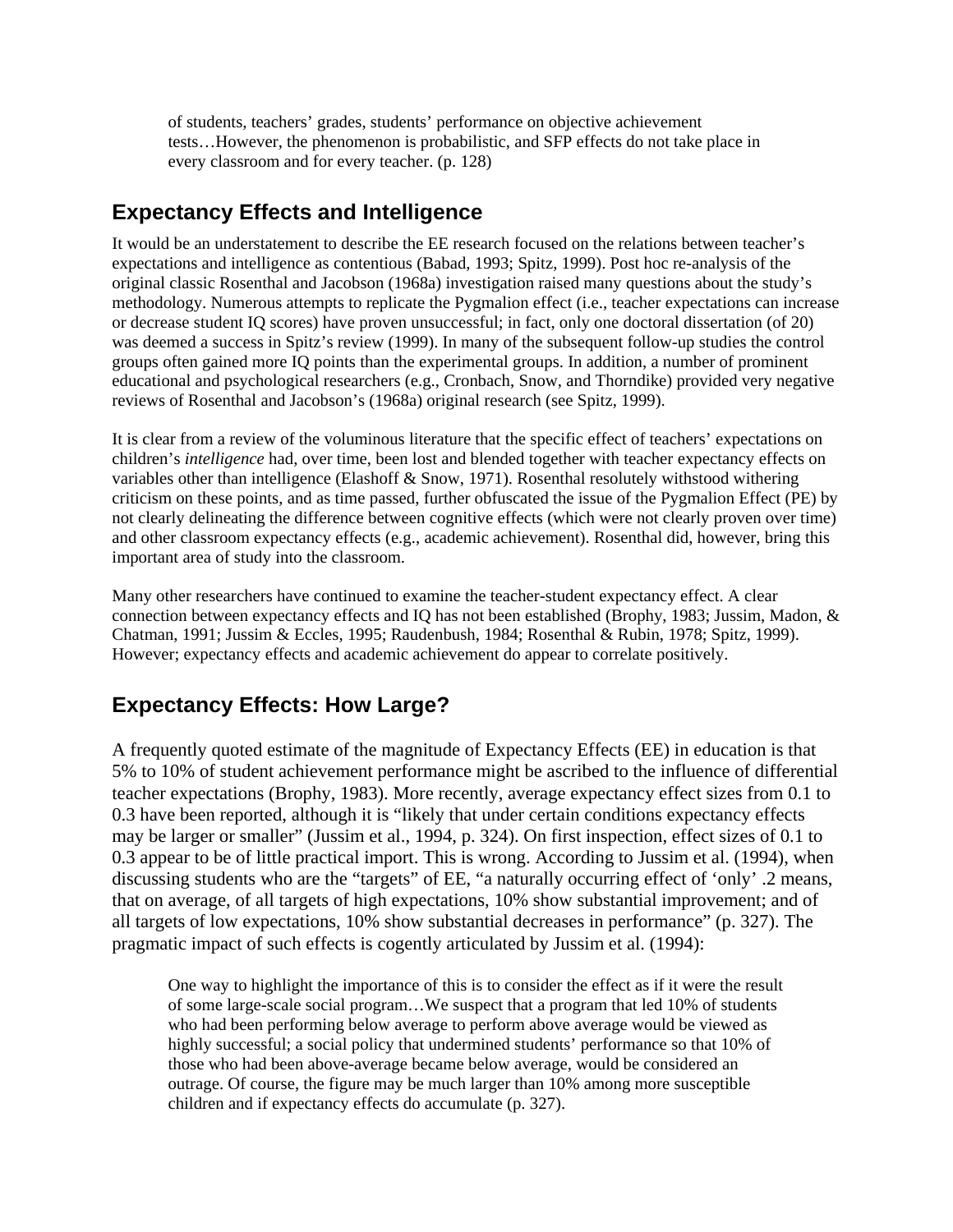To reassure the reader of the importance of what appear to be significant, yet small correlations or effect sizes, one only needs to be reminded that many significant public and social policy decisions have been made on the strength of relations between variables that are of the same magnitude or lower than those reported for EE. For example, a special American Psychological Association (APA) Psychological Assessment Work Group (PAWD) provided the following examples:

- The reduction of the risk of dying from a heart attack by taking aspirin is based on  $r = 0.02$
- The impact of chemotherapy on breast cancer survival;  $r = .03$
- The value of antihistamines for reducing sneezes and a runny nose;  $r = .11$
- The impact of Viagra on improved sexual functioning;  $r = .38$

Furthermore, much like the long-term insidious effect of long-term exposure to subclinical levels of lead, asbestos, second-hand smoke, and other toxins, some research studies have suggested that even small EE can result in larger cumulative effects over time. Small EE could exert a substantial influence on student achievement, particularly for more vulnerable and "at risk" students (Jussim et al., 1994).

### **Expectancy Effects and Student Characteristics**

In the field of special education, EE was first investigated (in the 1970s and 1980s) with regard to the potential negative consequences of being labeled "mentally retarded" (see Mercer, 1973). In general, this "stigma" research suggested that being labeled mentally retarded often led to changes in the behavior of adults who encouraged "learned helplessness" (Yeates & Weisz, 1985). These studies reported that the attribution for success or failure for a mentally retarded person was more frequently assigned to the person's inherent low ability, while failure attribution for others was more frequently assigned to the person's effort.

Researchers have found that, in general, EE in classrooms are often related to a number of different student characteristics. "Teachers overestimate the achievement of high achievers, underestimate that of low achievers, and predict least accurately the responses of low achievers" (Gottfredson, Marciniak, Birdseye, & Gottfredson, 1995, p. 156). Although low-achieving students have been found to receive more learning support, they also are communicated lower expectations via less pressure to achieve than high achieving students (Babad, 1990). Additional student characteristics associated with teacher expectations include race, ethnicity, SES, physical appearance or attractiveness, oral language patterns (i.e., use of standard English), prior negative comments or evaluations about a student by other teachers, readiness/maturity, and grouping/tracking effects (Cecil, 1988; Cotton, 2001; Dusek & Joseph, 1983; Gaines & Davis, 1990; Jussim et al., 1994; Kenealy, Neil, & Shaw, 1988; Williams & Muehl, 1978). Similar to the early MR-stigma research, some teachers have been found to associate success to inherent ability in the case of high achieving students and luck or chance for perceived low achievers.

Negative educational EE appear to be differentially more influential for younger students and students with lower achievement (Cotton, 2001). Children may also be most vulnerable to teacher expectation effects at key transition points (e.g., school entry, change of schools, elementary to junior high transition, etc.) (Hauser-Cram, Sirin, & Stapele, 2003). Finally, it is important to recognize that some vulnerable or "at risk" students, nevertheless, are more resilient than others and seem impervious to the deleterious impact of negative EE (Jussim et al., 1994).

As is the case with most documented psychological research effects, sweeping generalizations are inappropriate. The group-based self-fulfilling prophecy effects are moderated by a number of studentspecific characteristics. For example, using data from the Michigan Study of Adolescent Life Transitions,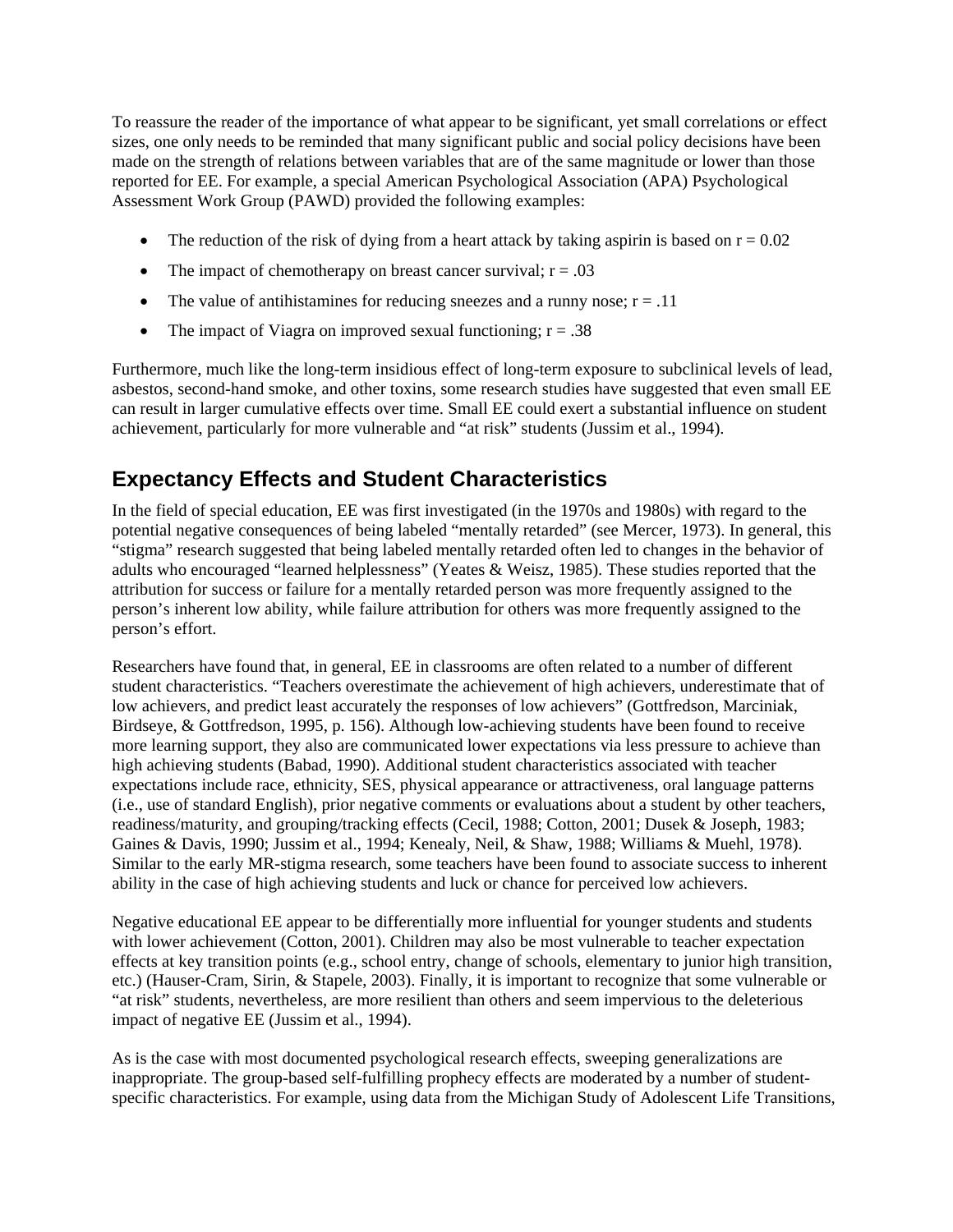Eccles (1988), Madon, Jussim, and Eccles (1997) reported that for nearly 100 teachers and more than 1,500 students in sixth-grade public school math classes, EEs were moderated via the interaction of level of student achievement (as measured by the math section of the Michigan Educational Assessment Program—MEAP), SFP valiance (i.e., teachers having either positive or negative expectations for student growth), and student achievement domain self-concepts. Madon et al. (1997) reported that:

- High achievers were nearly invulnerable to teacher perceptions that underestimated their ability; high achievers also increased in achievement when teachers overestimated their predicted growth.
- Low achievers were differentially responsive to teacher's over- or under-estimating predicted achievement growth. That is, when teachers under-estimated their achievement, low achievers achieved lower; when teachers over-estimated their predicted growth, low achievers achieved higher.
- For low achieving students, increases in achievement predicted by teacher overestimates were greater than decreases predicted by teacher underestimates.
- Students with low achievement (i.e., math) self-concepts were more susceptible to self-fulfilling prophecies than students with high achievement self-concepts.

In general, Madon et al.'s (1997) large-scale study suggests that teacher perceptions and expectations have a greater relative impact on achievement among low achievers than among high achievers. That is, "low achievers are more susceptible to self-fulfilling prophecies than are high achievers" (p. 792).

#### **Expectancy Effects: The Student's Perspective**

The extant research literature has demonstrated that children, from their first years in school, are highly sensitive to differential teacher behaviors (Babad, 1990; Cooper & Good, 1983; Gottfredson et al., 1995; Weinstein, 1985). This research has found that students' sensitivity to differential behaviors cuts across grades (e.g., first graders display as much sensitivity as older children), gender, and ability levels.

Research reviews (Babad; 1993; Gottfredson et al., 1995) have suggested that students perceive low achieving students as typically receiving more vigilance directed towards them, fewer chances, more negative feedback and direction, more negative affect, and more frequent work- and rule-oriented treatment. In contrast, students typically perceive high achievers as being the recipients of higher expectations and academic demands, more emotional supports and special privileges, and increased opportunities to make choices. Furthermore, some studies (Cooper, 1983) have found that "lowexpectation students receive more non-effort-contingent feedback designed to control their behavior; consequently, those students are less likely to develop beliefs in the value of effort, are less persistent, and less successful" (p. 156).

#### **Expectancy Effects: Peer-to-Peer**

If a certain group-based identity or label has pejorative connotations, peers may behave toward the "target" individual in ways consistent with expected stereotypical behaviors associated with the group or label. Being labeled as a "student with a disability" or a "special education" student has been demonstrated to influence peer expectations and social relations (Miller, Clarke, Malcarne, & Lobato, 1991; Rothlisberg, Hill, & D'Amato, 1994). For example, in a study of the expectations for students labeled mentally retarded, students without disabilities communicated differently with other target students who were either labeled normal or mentally retarded (despite the fact that the communication behaviors of the target students were held constant across both groups). Miller et al. (1991) reported that non-retarded children adopted simpler speech when addressing a child described as having learning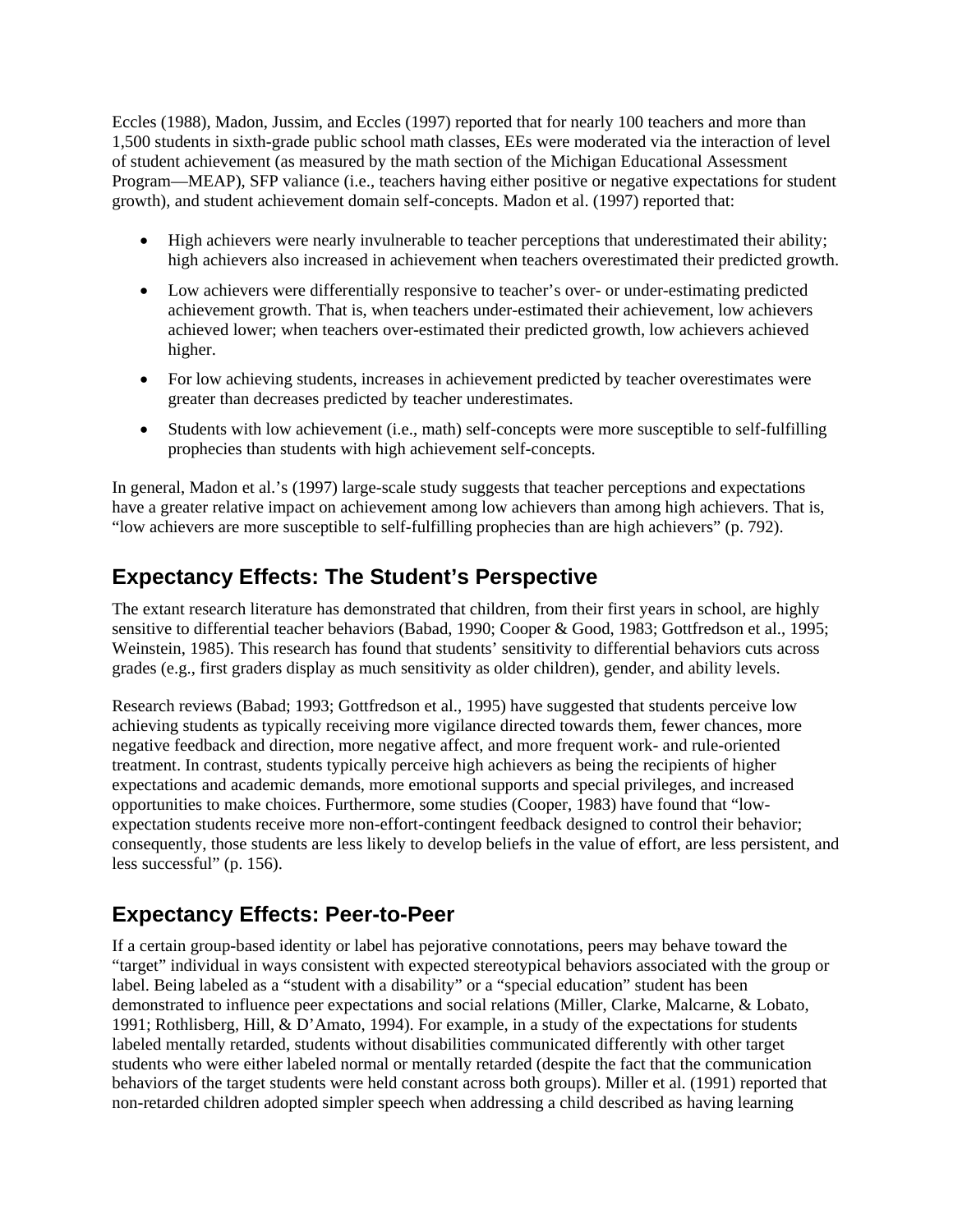problems. Rothlisberg et al. (1994) reported that a student's willingness to befriend another child varied as a function of the target child being labeled as being mentally retarded or normal.

These research studies, and others, suggest that labeling (e.g., special education; mentally retarded; etc.) may result in peers altering their social behavior toward the labeled child based on perceived academic and social stereotypes associated with the label. Labeling of students appears to draw attention to the individual's deficits, rather than his or her academic and social accomplishments and strengths, which in turn increases the probability of peers adopting lower and more negative expectations for the labeled student (Rothlisberg, et al., 1994).

#### **Expectancy Effects: Educator Behaviors**

student's prior performance" (Carr & Kurtz-Coates, 1994). Although the claim that teacher expectancies can raise student intelligence has been effectively rebuked, most vocal critics have expressed the belief, supported by research, that expectancy effects do influence teacher-to-student performance and behavior (Spitz, 1999). "Teachers' expectations of their students are related to students' subsequent achievement, even when teacher's expectations do not conform to

Expectancies can be expressed both verbally and non-verbally. Although most teachers report that they can fully control their behavioral affect and deceive students whenever necessary, at times the two primary modes of communication can send mixed signals. Communication "leakage" is present when an individual tries to conceal a particular affect (e.g., negative) toward another individual by consciously controlling their obvious communication behavior (e.g., speech content). But the opposite message (i.e., negative affect) can still be transmitted via less controllable communication behavior (e.g., the face and then the body) (Babad, 1993; VanOudenhoven, 1985). Furthermore, research has suggested that when people try to consciously conceal negative affect and instead transmit false-positive affect, the deceit is more successful in the controllable channels (e.g., speech content) and not as successful in less controllable channels (e.g., the face and then the body).

The literature on how different types of information, biases, and stereotypes influence the formation of expectations is rich (Babad, 1993; Cotton, 2001; Jussim et al., 1994), with a thorough treatment beyond the scope of the current paper. In general, this research suggests that:

Expecters behave (via fine and subtle nuances) in ways that cause expectees to respond in ways that would strengthen the expectations. Thus, even if expectations have an initial reality base, the circular process of self-confirmation is likely to deviate from reality and exaggerate existing differences. This is certainly true for racial or gender stereotypes, which constitute primary bases of teacher expectations. (Babad, 1993, p. 132)

VanOudenhoven (1985) reported that students for which teachers held lower expectations received, in addition to more encouragement, more "negative, nonverbal evaluative feedback" (p. 760). Of significance was the conclusion that the low teacher expectations were expressed primarily via less controllable nonverbal teacher behavior. In Babad's review (1993) it was found that "teachers were not able to conceal their negative affect in the less controllable channels" (p, 136-137). For example, extremely small differences in length of sustained eye contact was observed (i.e., more eye contact for high- versus low-expectancy students following an inadequate or wrong answer) (Babad, 1993). Even brief exposure to a teacher's face or body movements (e.g., differences in voice inflection) can provide a student with enough information to communicate expectancies (Babad, 1993; Babad, Bernieri, & Rosenthal, 1991). Teacher behaviors associated with the communication of low achievement expectancies to low achievement students have included (Cotton, 2001; Gottfredson et al., 1995):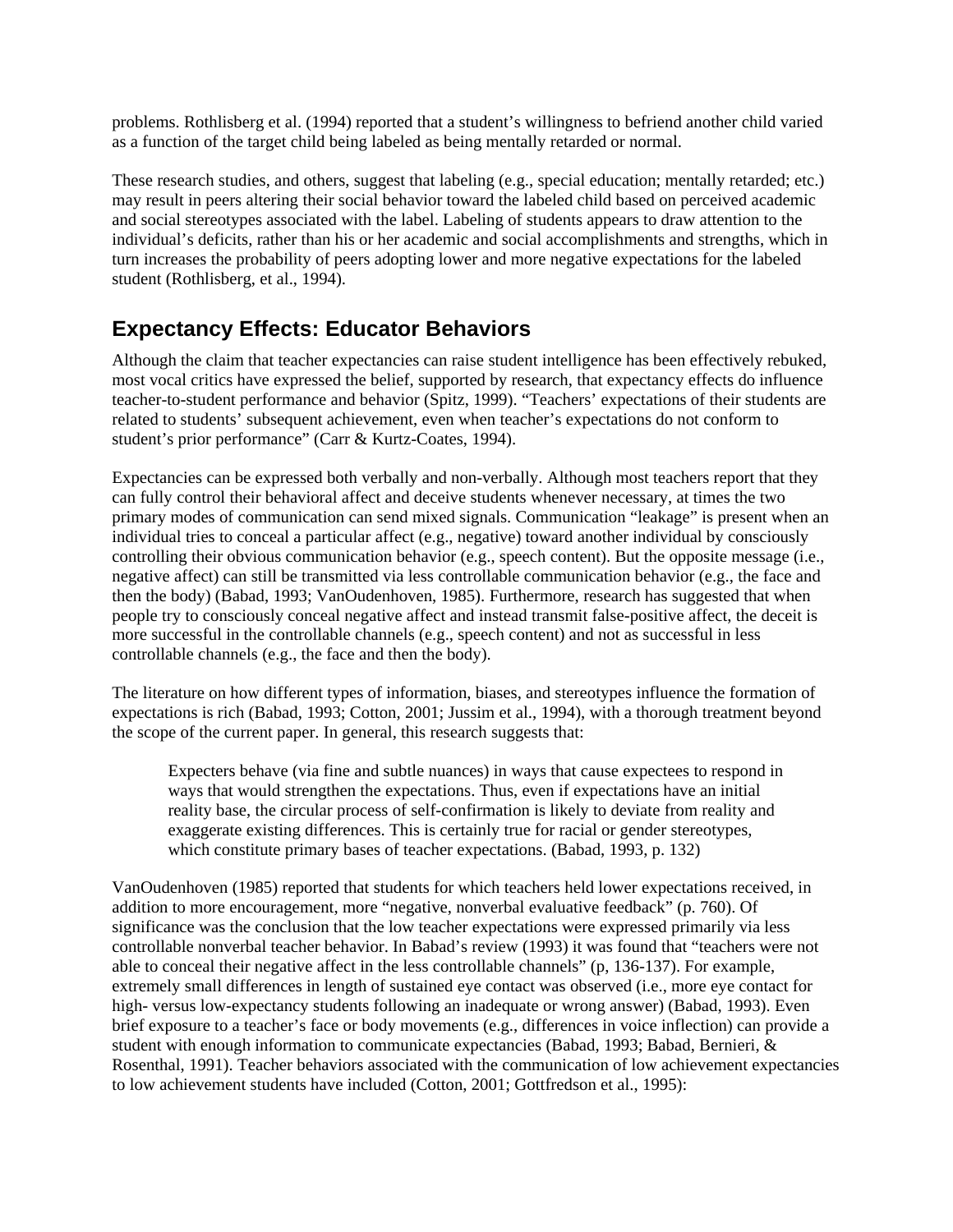- The provision of fewer opportunities to learn new material.
- Less "wait" time provided to answer questions.
- Providing answers or calling on someone else.
- Inappropriate feedback (more frequent and severe criticism for failure; insincere praise), limited reinforcement (e.g., giving reinforcement that is not contingent on performance), or rewarding more incorrect answers or inappropriate behavior.
- Providing less attention and more interaction in private settings.
- Providing differential treatment in grading (less frequently giving "the benefit of the doubt") and personal interactions (e.g., teachers less friendly or responsive; making less eye contact; giving fewer smiles).
- Providing briefer and less informative feedback.
- Providing less stimulating, and lower-level cognitive questions.
- Providing less effective (but time consuming) instructional methods.

#### **Expectancy Effects: Why Do They Occur?**

Although the original research on expectancy effects was based primarily on studies where educators were provided false information regarding student potential, "most researchers have concluded that teacher expectations are not generally formed on the basis of 'false conceptions.'" Rather, they are based on the best information available about the students (Cotton, 2001). Furthermore, even if the initial expectations a teacher forms for a student are realistic and appropriate, student learning and self-concept development can be limited as a result of sustained expectation effects (Cotton, 2001). The adverse impact of sustained expectations can occur when teachers continue to engage in behaviors that result in the maintenance of previously formed low expectations (e.g., by giving low-expectation students only drill work) (Cotton, 2001).

### **Affect-Effort Theory**

*Affect-effort theory* (Harris, Milich, Corbitt, Hoover, & Brady, 1992) has been posited as a potential causal explanation of expectancy-based differential treatment of students by educators. Simply described, research has suggested that some teachers prefer or "like" working more with high (versus low) ability students due to: (a) perceived greater personal similarity with the students in shared values, beliefs, and attitudes, (b) greater levels of student cooperation, and (c) higher levels of teacher reward based on greater rates of student success (Jussim et al., 1994).

#### **Single-Indicator Generalization**

 that "teachers rely heavily on achievement level to estimate children's metacognitive capabilities, self-Carr and Kurtz-Coates (1994) research also sheds light on potential mechanisms underlying the development of expectancy effects. These researchers found that even when teachers are fairly accurate regarding the evaluation of a student's academic ability, their perceptions of student self-concept and attribution beliefs were not accurate. These findings are consistent with other investigators who have reported inconsistencies between teachers' perceptions of students' self-esteem and students' reported self-esteem (Connell & Ilardi, 1987; Itskowitz, Navon & Strauss, 1988). Kurtz-Coates (1994) concluded concept, and beliefs about the reasons underlying task outcomes. Although high ability children possessed more metacognitive knowledge and higher self-concepts than low and average ability children, teachers'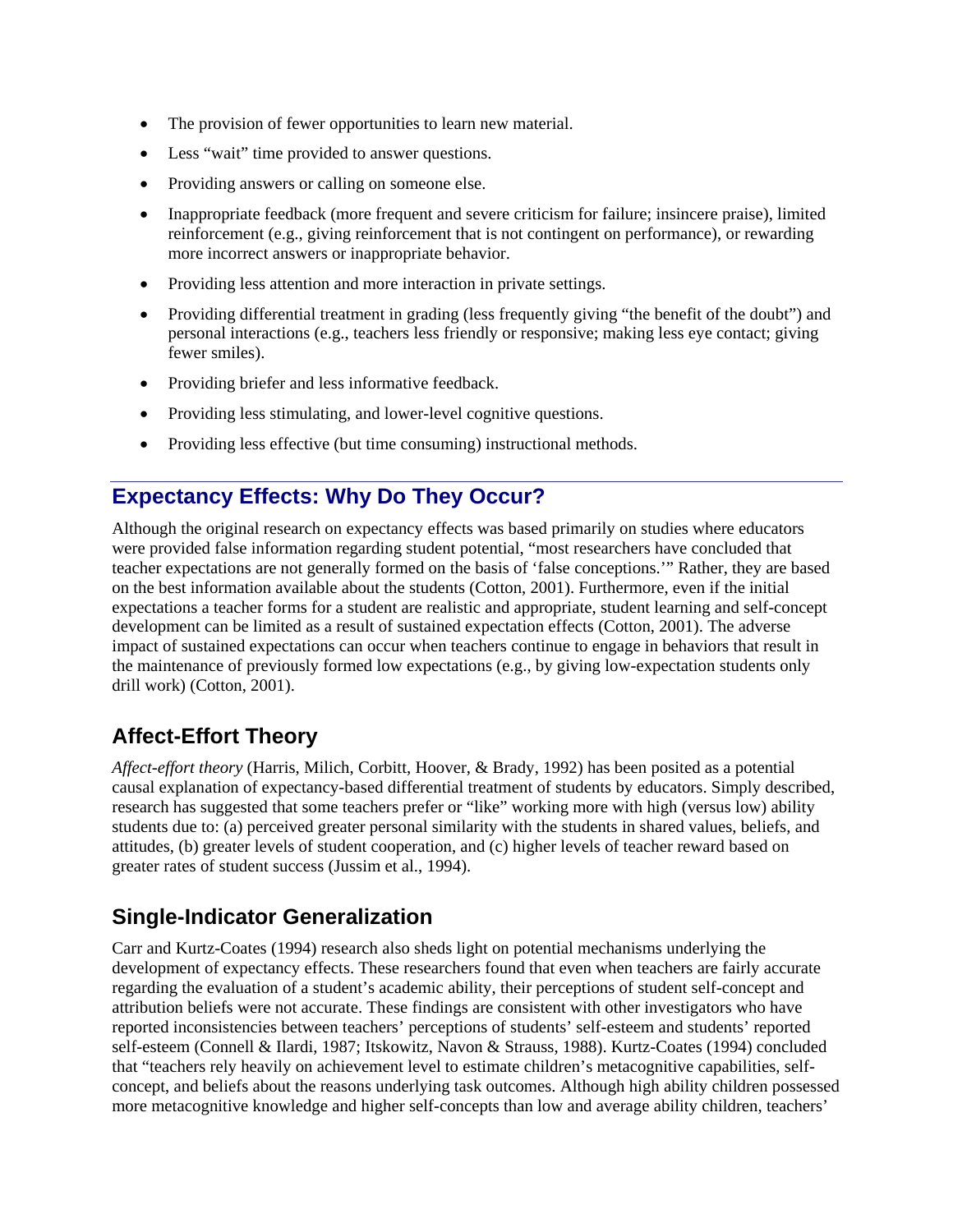perceptions of those variables showed an exaggerated relationship to achievement. That is, even with children's actual metacognition and self-concept scores covaried, teachers rated high achievers more positively than average and low achievers" (p. 272). These studies suggest that teachers may miss certain important information about students by *basing their perceptions of student motivational-affective characteristics on a unidimensional evaluation of achievement levels*. That is, teachers may "rely on a single indicator, achievement, to estimate other cognitive and motivational characteristics of their students" (Carr & Kurtz-Coates, 1994).

### **Cognitive Heuristics**

Based on research in cognitive psychology, Jussim et al. (1994) hypothesized that expectancy effects may be a function of teachers' developing and using certain cognitive *heuristics* (mental "shortcuts") when confronted with the large mass of information regarding a classroom of students (e.g., labels, test scores, in-class performance, quality of homework, behavior, etc.). Cognitive heuristics are based on Herbert Simon's original notion of *bounded rationality* (Bröder, 2003) where it is hypothesized that human decision making is often based on only a small proportion of available information, and these frugal shortcuts often lead to reasonable (yet imperfect) judgments and evaluations. According to this cognitive model of decision-making, the mind is viewed as an *adaptive toolbox* where humans "are thought to react adaptively to their environment by choosing the appropriate heuristics contingent on task demands" (Bröder, 2003, p. 611). Three different types of cognitive heuristics have been discussed in the context of expectancy effects—representativeness and regression, representativeness and base rates, and availability and expectations.

The r*epresentativeness heuristic* (based on the assumption that past performance is representative of the students' capabilities and is the best predictor of future performance) does indeed predict future performance quite well. When a teacher develops student expectancies based on years of experience with beginning-to-end of school year achievement patterns, on the average, the teachers' expectancies are confirmed. The flaw in excessive reliance on an implicit or explicit past-to-future achievement representativeness heuristic is the failure of teachers (and most humans) to recognize the lack of the perfect past-to-future achievement relationship, a phenomena that requires teachers to be "regressive" in expectation formation.

Less than perfect prediction relationships require an adjustment to some predictions due to the phenomena of "regression to the mean." Without delving into the statistical basis of regression effects (in the current context, the reader should simply accept the notion that regression to the mean reflects that observation that "mother nature abhors extremes"), "teachers should expect students who previously performed highly to perform somewhat less highly in the future, and they should expect students who previously performed poorly to improve somewhat. Even when their expectancies are based on past performance, teachers may exaggerate differences between students if they fail to account for regression to the mean" (Jussim et al., 1994, p. 320). As result of the representativeness-regression heuristic, teachers are more likely to develop small self-fulfilling prophecies and biases for some students (i.e., those farther away from the average).

The representativeness heuristic is also manifested in the tendency of humans to focus on more readily available cheap (in terms of cognitive or mental effort) information while concurrently ignoring more costly (in terms of information availability and retrievability) empirically-derived *base-rate* information. The *representativeness-base rate* heuristic would be evidenced by ignoring the fact (largely due to a lack of information or the fact that too much effort must be expended to secure the information) that half of all students at any IQ level demonstrate achievement at or above IQ-based predicted/expected achievement (see Figure 2 and related text). Instead, readily retrievable personal experiential information (e.g., history of working with students with certain low test scores) is more likely used to form new expectancies. As demonstrated in Figure 2, the use of this mental shortcut can result in the formation of IQ-based student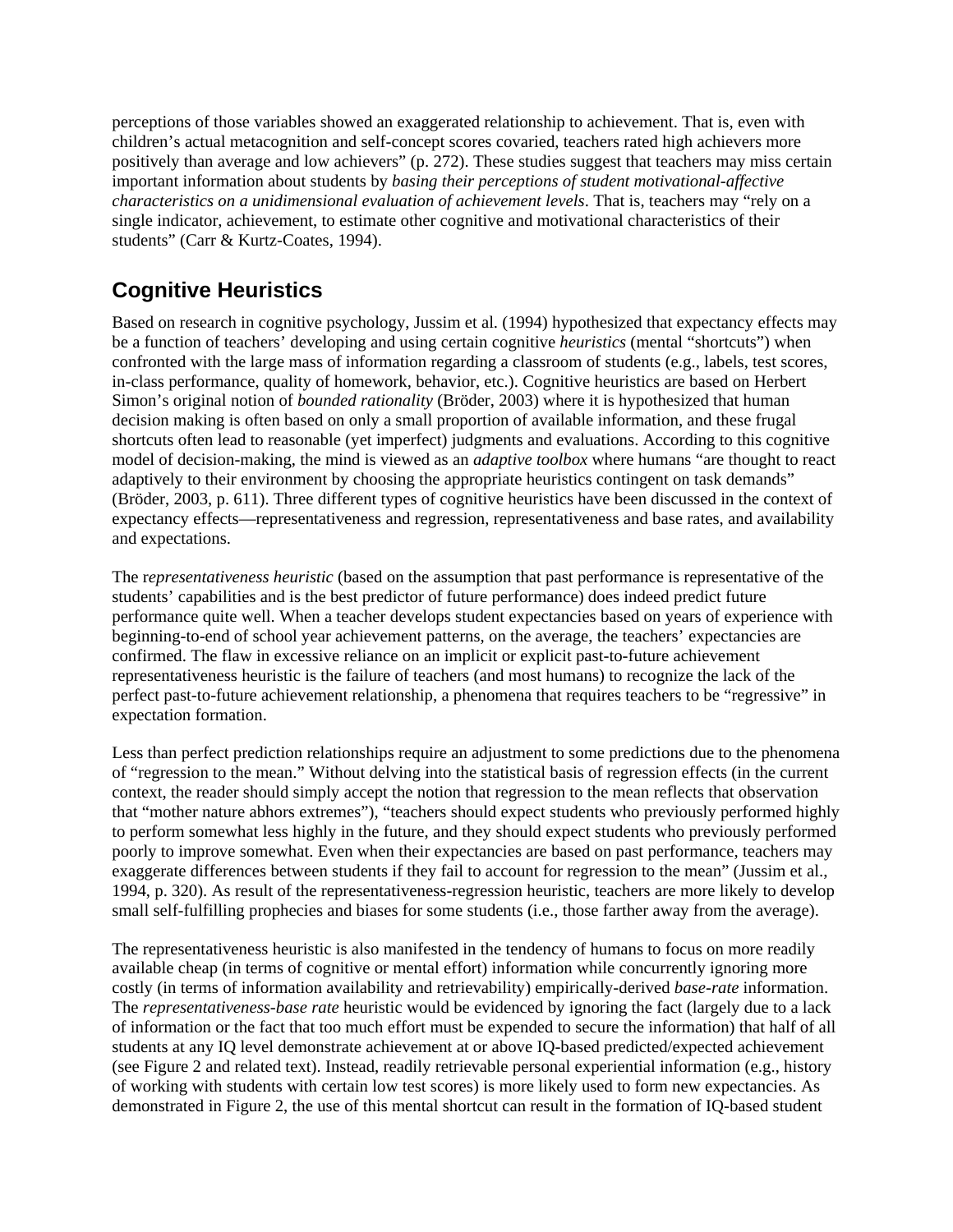expectancies in the absence of all relevant empirical information. The result is a downward bias in academic expectancies for students who are below the norm in general cognitive ability.

Similarly, the *availability heuristic* refers to the tendency of people to form judgments and make conclusions on information that is more easily obtained. For example, research has reported that teachers' expectations for students are often influenced by prior experience with older siblings (Seaver, 1973; Thurlow, Christensen & Ysseldyke, 1983). Given the likelihood that memories of an older sibling will be readily retrieved to current memory, there is an increased probability that a teacher may base initial expectations for the younger sibling on the older sibling's accomplishments.

It is clear that a number of viable, and probably interacting, psychological theories and hypothesis may explain the dynamics of expectancy effects. As described above, theories have focused on both the affective and cognitive domains of teacher functioning.

### **Attribution Theory**

Certain beliefs about intelligence and learning may lead to lowered expectations for low achieving students and students with cognitive disabilities (Cotton, 2001; Lee, 1996). In particular, contemporary social cognitive psychology research has suggested that *attribution theory* (Graham, 1990, 1991, Weiner, 1979, 1985, 1986) is a "useful framework for exploring teachers' response to children's academic outcomes, such as success or failure, in the general education classroom" (Clark, 1997, p. 69).

Briefly, attribution theory research has demonstrated that individuals (e.g., teachers) tend to attribute success or failure for an individual (e.g., students) to one of two different human characteristics—*ability*  or *effort*. Graham and Weiner's (Graham & Wiener, 1986; Weiner, 1986) studies found that the initial response of many classroom teachers to a negative student outcome is either anger or pity. Furthermore, the elicitation of anger or pity was differentially linked to the degree to which teachers perceived the student as responsible for his or her failure. Typically, when faced with student failure, a teacher pity response was elicited for students of low abilities while anger was the more frequent response to high ability students (due to a perceived lack of effort or motivation). Furthermore, these researchers found that the anticipation of future failure for students was directly related to the perceived stability of the cause of the student failure. "Failure due to causes that are viewed as stable, such as low ability, will result in a high expectation that failure will recur, whereas failure due to unstable causes, such as effort or task difficulty, will result in a lower expectation of repeated failure" (Clark, 1997, p. 70).

Of interest for students identified and classified according to a medical model of disabilities (e.g., mental retardation), is Weiner's (1993) hypothesized *sin versus sickness* causal attribution for educational outcomes. Briefly, a "sickness" attribution (and subsequent teacher reactions of high pity and low anger) is often made by teachers to explain the failure of students who are viewed as having a relatively stable (permanent) inherent cause (mental disability) that is outside the control of the individual student. In contrast, if the educational failure is viewed as related to unstable causes that are controllable by a student (e.g., motivation, effort), typical teacher responses are more in line with a "sin" causal attribution (resulting in less pity and more anger).

In a sample of 97 elementary-school teachers, Clark (1997) found results consistent with the sin/sickness attribution-response hypothesis in the evaluation of failure for students with or without learning disabilities. Clark concluded that, despite good intentions, the causal attributions teachers displayed (in response to educational failure) toward children perceived as having a stable, inherent disability sends the unintentional message that "they are less competent than their nondisabled peers and should expected to accomplish less as a result. When students use attribution information to make inferences about their own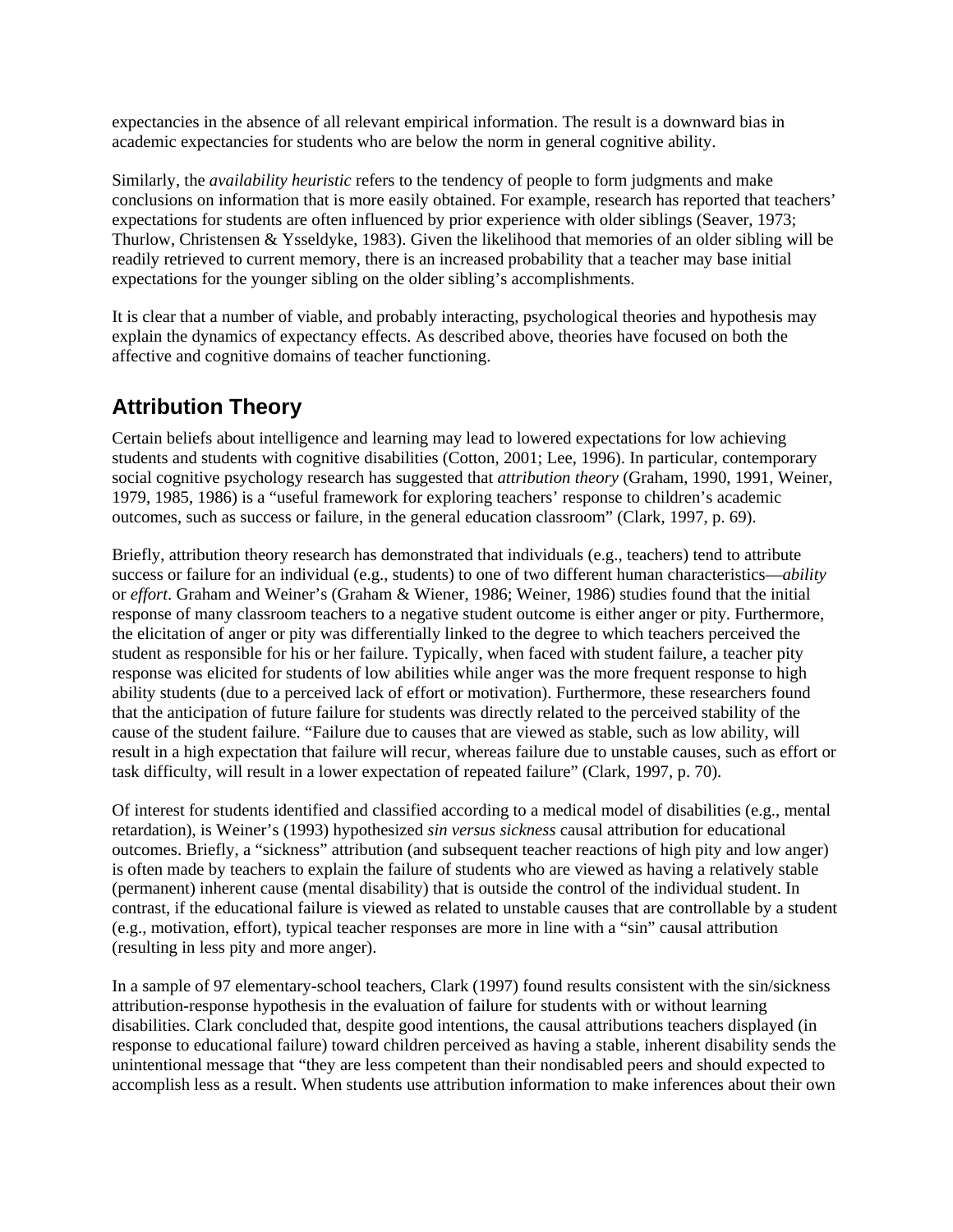ability and effort, these inferences are manifest in the students' self-esteem, expectations for their own future successes and failures, and their classroom performance" (p. 77).

#### **Implicit Theories of Intelligence**

More recently, causal attribution research has focused on the *Implicit Theories of Intelligence* (ITI) that people adopt (Perkins, Tishman, Ritchhart, Donis, & Andrade, 2000). Briefly, *ability conception* is an individual's beliefs about the nature of a person's cognitive-related skills and abilities, including a personal view on how a person's skills and abilities operate or work (McGrew, Johnson, Cosio, & Evans, 2004). Two general ability conceptions have been identified in the research literature. A "trait-oriented system" (often called the *entity* view of ability) perceives a learner's abilities as being relatively fixed internal quantities. Since traits are fixed, the result is the implicit or explicit belief that it cannot be changed via effort (e.g., motivation). The entity view is consistent with the previously described Burt position that children can only achieve according to the size of their intellectual "jug."

In contrast, a "process-oriented system" (*incremental* view of ability) is the belief that ability can be developed and that effort and strategies (i.e., noncognitive or conative abilities) are important for learning. The process-oriented ability conception implies a more optimistic view of learners—there is room for improvement in personal ability via effort and work. In terms of student ability conception self-beliefs, an incremental or process view is associated with higher levels of student intrinsic motivation and academic self-efficacy (McGrew et al., 2004). An incremental view of abilities is consistent with the glass/cup/jug half-full or flowing over IQ-learning metaphors of Binet and Gump.

A significant body of research (see McGrew et al., 2004) has indicated that student implicit theories of intelligence (ITI) "orient learners toward particular goals and that these goals set up different behavioral patterns" (Lee, 1996, p. 1). According to Dweck and Leggett (1988), entity learners tend to pursue *performance goals*, which are focused on gaining favorable judgments about their competencies. As a result, *entity performance goal-oriented* learners are more vulnerable to failure and the adaptation of maladaptive learning patterns and behaviors. In contrast, learners with a more optimistic malleable view of intelligence (*incremental* ITI) tend to adopt a *learning goal-orientation*, an orientation associated with learners who: (a) are challenged by failure, (b) develop more competence, and (c) adopt more adaptive learning patterns (McGrew et al., 2004).

According to ability conception theory, the ITI adopted by teachers may influence their goals, expectations, and behaviors toward students (Lee, 1996). Entity-based educators who "conceive of one's intelligence as fixed tend to document that entity as a performance goal; they regard tests or other measurement opportunities as ways to assess intelligence and, consequently, to judge students' competence in these achievement situations. In contrast, incremental teachers conceive intelligence as a malleable quality and that development of ability is a learning goal; they consider achievement situations as opportunities for students to improve their competence, acquire new skills, and increase their ability" (Lee, 1996, p. 1).

Using the *Teachers' Implicit Theories of Intelligence Questionnaire* as the measure of teacher ITI, Lee (1996) analyzed the behaviors (estimated expectations for target students' performance on a task) of 100 "incremental" and 100 "entity" teachers. Lee (1996) reported that entity and incremental teachers responded differentially towards students. Entity teachers were more influenced by their perceptions and expectations than incremental teachers. More specific differences observed between entity and incremental teachers were (Lee, 1996):

• Entity teachers evaluated ability based on scores, gave more direct answers, commented more frequently on non-intellectual aspects of performance (e.g., neatness of writing), or provided less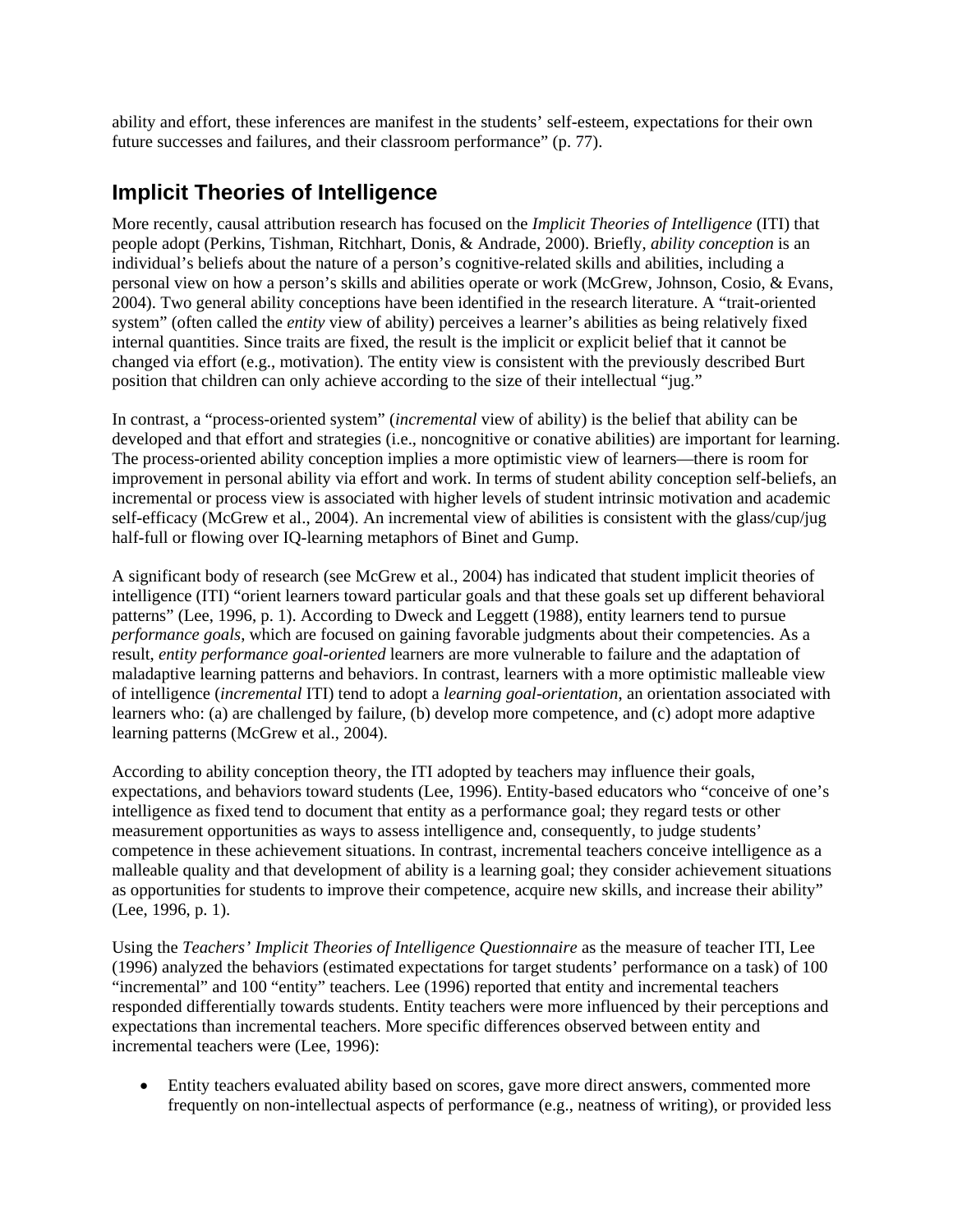student feedback. In contrast, incremental teachers placed greater emphasis on the efforts of students, gave indirect cues for correct answers, and provided more encouragement to students.

- Entity and incremental teachers displayed noticeable differences in how they grouped students. Entity teachers more frequently recommended homogeneous ability grouping (57.0%) when compared to incremental teachers (17.0%). In contrast, incremental teachers tended to prefer heterogeneous ability grouping (83.0%).
- Entity teachers more frequently viewed student performance as an indication of ability and provided feedback directly related to outcomes. In contrast, incremental teachers tended to view incorrect answers as something students could master through effort, and provided feedback to elicit such effort.
- Entity teachers focused more on a students' performance (52%) than incremental teachers (26%) while incremental teachers focused more on learning (74%) than entity teachers (48%).

Lee's (1996) teacher ITI results suggest that teacher's ability conceptions (entity vs. incremental) can result in differential expectations for students based on the student's ability or classroom performance. The overall pattern of results suggests that educators who view ability (intelligence) as a fixed inherent trait of students (i.e., a Sir Cyril Burt philosophy) tend to display attitudes and behaviors that are more detrimental to school learning, particularly for low achieving or low ability students. Entity educators more frequently view student failure as something difficult to overcome. Consistent with the extant selffulfilling prophesy and expectancy effects literature reviewed previously, Lee (1996) concluded that:

As a result of an entity view of ability, "teachers" low expectations will induce students to expect their self-efficacy to be as low as their teachers do, inhibiting their potential and motivation for future learning. In addition, this can create motivationally helpless students who cannot overcome repeated failures and instead give up too easily. As a result, vicious cycles are created and prophecies of teachers are self-fulfilled. It seems obvious that teachers' entity beliefs of intelligence are neither beneficial nor desired for any children, especially entity children. (p. 10)

#### **Group Stereotyping**

Expectancy effects may also reflect the differential treatment of an individual based on group membership stereotypes. Group-based self-fulfilling prophecies differ from individual-based self-fulfilling prophecies and are relevant to the educational practices of grouping, tracking, and institutionalized segregated instruction (e.g., separate special education classrooms). Classroom self-fulfilling prophecies "may be more powerful for groups because teachers spend more time addressing their classes or ability groups as a whole than addressing individual students" (Smith, Jussim, Eccles, VanNoy, Madon, & Palumbo, 1998, p. 534).

Both experimental and naturalistic investigations have demonstrated that stereotype-based teacher expectations can bias teacher perception, evaluation, and memory of student performance and behavior (Jussim et al., 1994). Researchers have reported the communication of differential expectations as a function of placement in different ability or tracked groups in classrooms. According to Cotton's (2001,  $\P$ ) 40) research synthesis, "students in low groups and tracks have been found to get less exciting instruction, less emphasis upon meaning and conceptualization, and more rote drill and practice activities than those in high reading groups and tracks … researchers also note that the instructional environment in heterogeneous groups and classes is similar to that in high groups and tracks—more demanding, more opportunities to learn, and a warmer socioemotional climate." In general, institutionally justified tracking or ability grouping "may lead to the type of rigid teacher expectations that are most likely to evoke self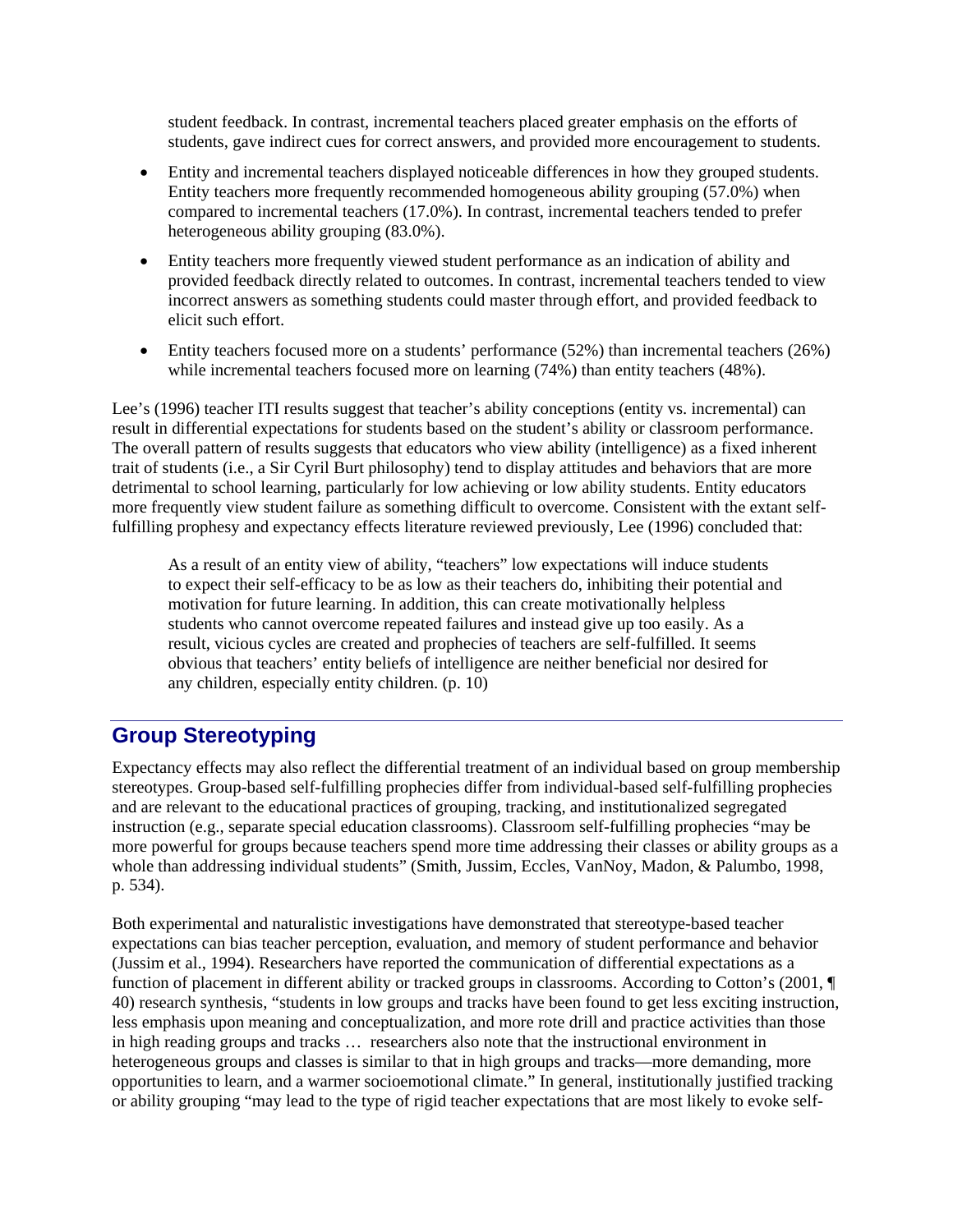fulfilling prophecies and perceptual biases. Teachers often prepare more for and are more supportive toward students in high ability groups" (Jussim et al., 1994. p. 326).

Stereotype-based low expectations for "different" students (e.g., students with disabilities, students of different races/ethnic groups, etc.) is a form of *stereotype threat* (Aronson, Quinn, & Spencer, 1998; Steele & Aronson, 1995) that can beset anyone who belongs to a group with a specific reputation. When the stereotype or reputation is pejorative (e.g., implies a negative quality such as slow learning ability and lower expectations), the effects can be significantly disruptive to individual development (Aronson, 2002). Stereotypes have two salient characteristics: (1) they polarize perceptions and sharpen differences, and (2) they are rigidly held, readily fixated and resistant to change. Thus, the development of stereotypically-based differential student academic expectations (based on group membership or label) can serve to fixate and exaggerate existing differences (Babad, 1993).

The moderating influence on self-fulfilling prophesies (SFP) vis-à-vis *group membership* status has proven to be significant (Smith et al., 1998, p. 532). For example, in a large-scale study of 1,701 students and 97 teachers in 108 six-grade math classes, Smith et al. found SFP were strongest when students were grouped within classes. It was hypothesized that teachers may hold relatively fixed perceptions of students in different groups (e.g., high, average, low achievement/ability) because the grouping labels explicitly emphasize differences between the groups. Consistent with prior research, this large-scale study found that teachers interacted more frequently, and provided more opportunities for demonstrating their knowledge and skills, when working with students in high ability groups (in contrast to low ability groups).

Group-based stereotypical thinking has also been reported to influence the type of instruction students receive. Zohar, Degani and Vaaknin (2001) reported that nearly half (45%) of 40 Israeli teachers in their study believed that instruction emphasizing higher-order thinking was less appropriate for low-achieving students. Although it might be argued that the Zohar et al. (2001) study reflects a culture-specific instructional practice, the findings mirror prior research studies in the U.S. (Raudenbush, Rowan, & Cheong, 1993). Collectively these research findings suggest that teachers may implicitly endorse a hierarchical general theory of learning and instruction, where learning needs to progress from an emphasis on simple lower-order cognitive skills to more complex higher-order skills. By extension, lowachieving students (or students with disabilities) are perceived as likely to experience more difficulty, confusion, and frustration with the more cognitively demanding "thinking-based" learning. According to Zohar et al. (2001), "low-achieving students may chronically experience lower order instructional emphasis because educators see these students as 'stuck' in the early phases of the learning process" (p.470).

Probably one of the more potentially insidious forms of stereotype-based expectation formation is that which results from the attachment of diagnostic labels (e.g., learning disabled, mentally retarded, emotionally disturbed, etc.) to students. Although all forms of social stereotypes (e.g., gender, social class, race, ethnicity, etc.) can produce harmful effects, diagnostic educational or medical disability labels almost always have the authoritative stamp of approval by a credible expert (e.g., psychologist, doctor) (Jussim et al., 1994). This major source of lowered teacher expectations has been repeatedly demonstrated in the special education research literature (e.g., see Rist & Harrell, 1982; Thurlow et al, 1983; Ysseldyke & Foster, 1978). Based on the previously summarized Education Week national survey of teachers (Olson, 2004), lowered expectations for all students with disabilities continues to be a latent force in many of America's classrooms, and may be exacerbated by the current wave of high stakes educational accountability.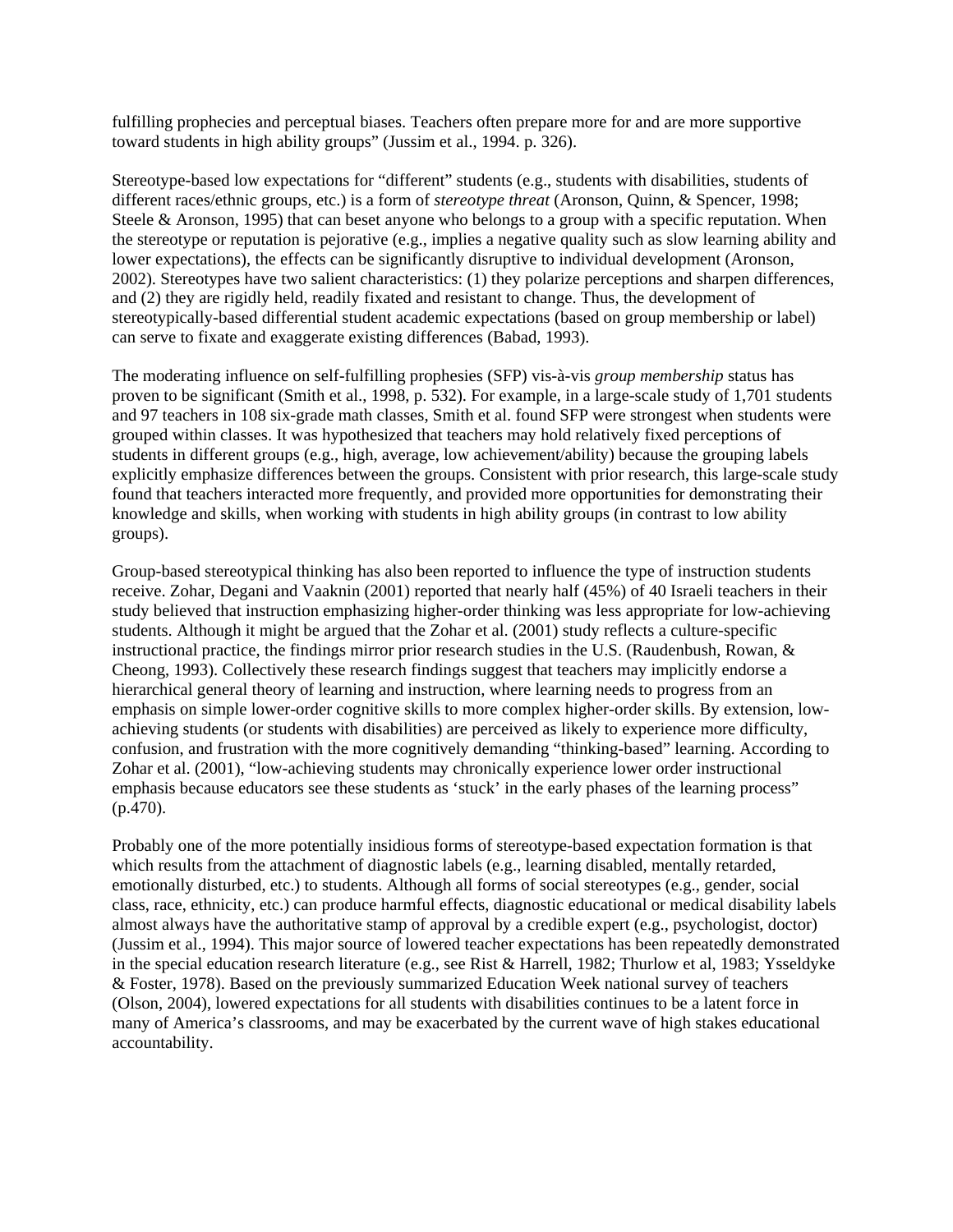#### **Beware of Silent, Shifting Standards**

Research during the past decade has revealed that group-based stereotypes can be conceptualized as functioning as "standards against which individual members of stereotype groups are judged" (Biernat, 2003; p, 1019). Briefly, *stereotyping effects* occur when individual group members are evaluated in a direction consistent with group-based expectations or stereotypes. "For example, a man is judged a better leader than a woman; a physician is judged more intelligent than a hairdresser…these types of effects certainly indicate that stereotypes have been used to judge individuals and that the outcome is *assimilation*." The self-fulfilling prophesies previously described are examples of the commonly recognized assimilative stereotype effect.

Research on the "shifting standards model" suggests that assimilative effects alone fail to capture the complexity and extent to which stereotyped-based expectations operate in group settings: "Less well recognized is the fact that stereotyping can also be manifested in other ways, most notably in counterstereotypical or contrast effects" (Biernat, 2003, p. 1019).

*Within-category* standards are typically used when a person evaluates or judges an individual (e.g., student with mental retardation) of a stereotyped group (e.g., mentally retarded, slow learners, students with cognitive disabilities) on stereotyped dimensions (Biernat, 2003). For example, given the stereotype that students with mental retardation are "slower learners" than students of normal intelligence, one is likely to judge the learning capability of a particular student with mental retardation relative to (lower) standards for students with mental retardation and, the learning ability of a particular non-retarded student relative to (higher) standards of competence for non-retarded students. These within-category academic competence evaluations of students with and without mental retardation "may not be directly comparable, as their meaning is tied to different referents" (Biernat, 2003, p. 1019). "Good" does not mean the same thing for the student with mental retardation and the student of normal intelligence. Implicit in this example (as well as many other examples: men vs. woman, white vs. non-white, etc.) is that standards may *shift* due to the subjectivity of language. Or, as summarized by Biernat (2003), "such adjectival evaluations have no fixed ties to reality, a point Humpty Dumpty makes in Lewis Carroll's *Through the Looking Glass:* 'When I use a word, it means just what I choose it to mean''(p. 1019).

In contrast, *cross-category* evaluations and judgments imply the use of a *common-rule* scale that maintains its meaning across contexts. Many common-rule scales are used to make absolute crosscategory evaluations in education—standardized test scales, grades, class ranks. Common-rule based evaluations typically produce assimilative stereotype effects (e.g., students with mental retardation, as a group, are expected to score lower on achievement tests than students with normal intelligence). However, because the subjectivity of language may carry within-category meaning, other (contrast) stereotype effects may be masked or hidden (although operating on individual behavior).

 education department, who was recently quoted in *Education Week* as saying: Probably the most pernicious masked effect of the shifting standards model is that "evidentiary standards are lower for members of the group stereotyped as deficient on an attribute" (Biernat, 2003, p. 1022). When an individual (e.g., student with mental retardation) is a member of a group that is stereotyped as deficient on a trait or attribute (i.e., intelligence), evidentiary standards or expectations are often shifted in the direction of leniency, less challenge, and minimal competencies. The shift of evidentiary standards, in turn, often produces behavior in the evaluator in the opposite direction of the stereotype. This shifting of standards "activates low (patronizing) minimizing standards that are more readily surpassed, producing a subjective sense of positivity—a 'wow' effect. That this positivity is not borne out in outcomes that matter for the target (getting a job or the key fielding position) suggests that the favorable treatment is more apparent and ephemeral than real" (Biernat, 2003, p. 1025). The essence of this phenomna is captured in the words of Alexa Pochowski, the assistant commissioner for learning services in the Kansas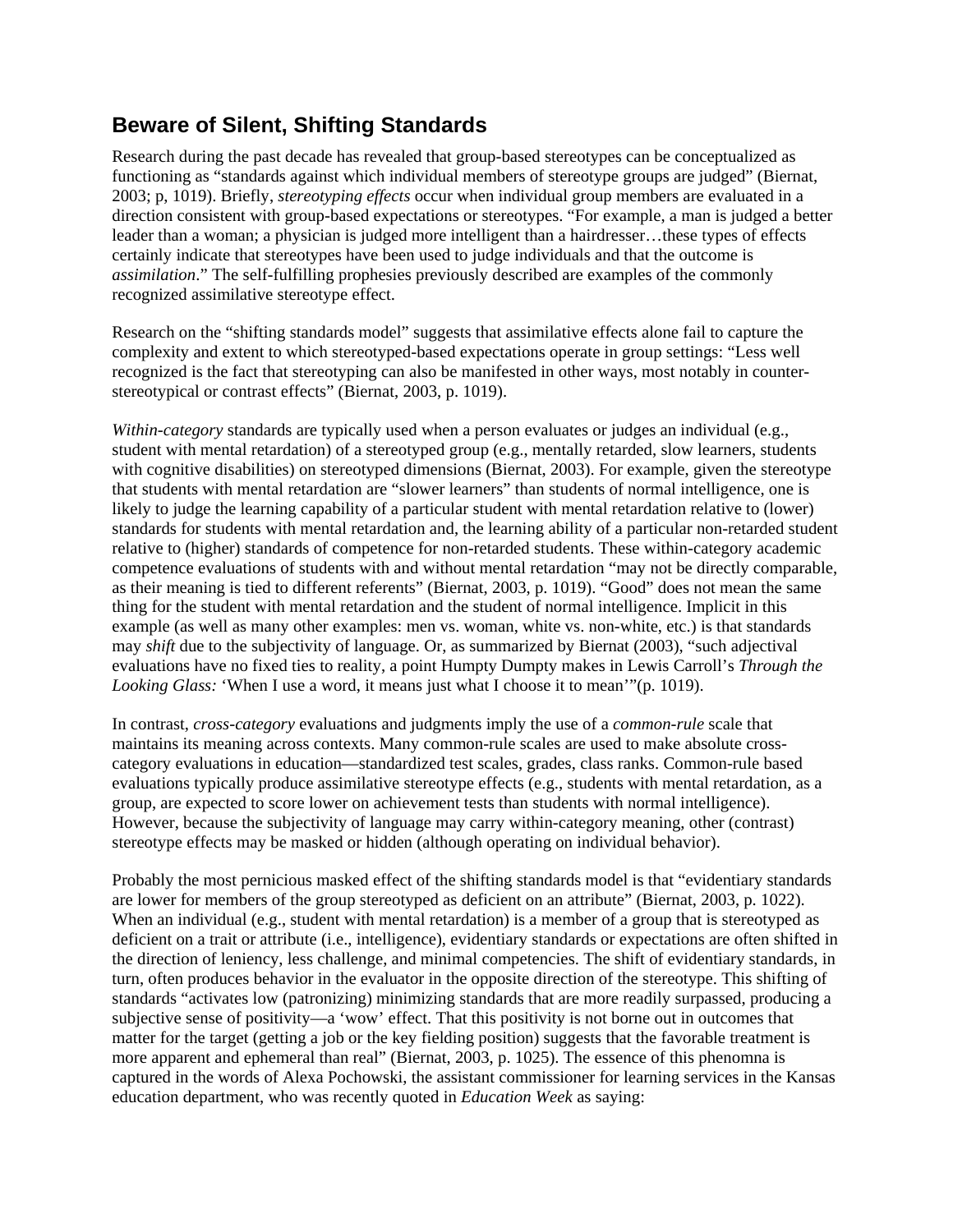For too long, we held these students to lower standards…I hate to say it: I think we almost felt sorry for them." (Olson, 2004, p. 13)

Support for the negative impact of the potential downshifting in evidentiary standards and expectations (and, conversely, for the positive impact of more demanding standards and expectations) was also reported by Pochowski in *Education Week* (Olson, 2004). After changing state standards and requirements so that most students in special education participated in state assessments, the state of Kansas reported that the percent of fifth graders with disabilities who were proficient in reading increased from 26% in 2000 to nearly 50% in 2003. In math, fourth graders with disabilities increased in proficiency from 36% to 58% over a four year period.

In summary, for students with cognitive disabilities, expectancy effects can be viewed as a form of **standards-based stereotyping**. This stereotyping can either produce direct (assimilative) or indirect "hidden" stereotyping effects, both of which can exert negative influences on academic performance. The silent, subjective shifting (towards lower) evidentiary academic standards (for students with disabilities) represents a subtle, yet potentially potent force operating against the goal of "leaving no child behind."

#### **Education Expectations: Caveats and Concerns**

Teachers, like all humans, develop personal beliefs, opinions, and stereotypes. During most teacher preparation programs, educators are taught to become aware of potential expectancy effects and how to control their overt day-to-day teaching behavior to be more equitable, and to refrain from dispensing differential praise and criticism (Babad, 1993).

Given the popularity of the expectancy effects and self-fulfilling prophesies in the educational and psychological research and popular press, one could be led to believe that these negative influences are pandemic in school classrooms. This is not the case. Although some researchers have concluded that differential treatment of students is widespread, most researchers have concluded that the majority of educators (particularly experienced teachers and teachers who are very familiar with their students) form expectations based on the initial available information and "tweak" or adjust their expectations and instruction based on changes in student performance.

It is inappropriate to infer that the majority of educators are biased simply because they may hold differential expectations for some students. Often, differential treatment of students represents the appropriate implementation of individualized adaptive instruction responsive to the individual differences in a classroom. That being said, the primary concern from this body of literature is that:

a minority of teachers do: (1) hold unjustifiably low expectations for student achievement on the basis of factors such as race, gender, or socioeconomic status, which have nothing to do with learning potential; or (2) form initial expectations based on appropriate data, but then hold to these expectations so rigidly that changes in student skill or motivation levels are not noted or addressed. (Cotton, 2001, ¶ 32)

It is important to note that educators who may hold inappropriately low expectations for some students "are rarely acting out of malice; indeed, they are often not even aware that their low expectations have developed based on specious reasoning" (Cotton, 2001, ¶ 33).

Nevertheless, the literature raises numerous issues that are directly relevant to today's educational context for students with disabilities in which both IDEA and NCLB are requiring improved performance. Particularly for those students with cognitive disabilities, the information on expectancy effects should cause us much concern. Is it possible that expectancy effects have been holding students back in the past?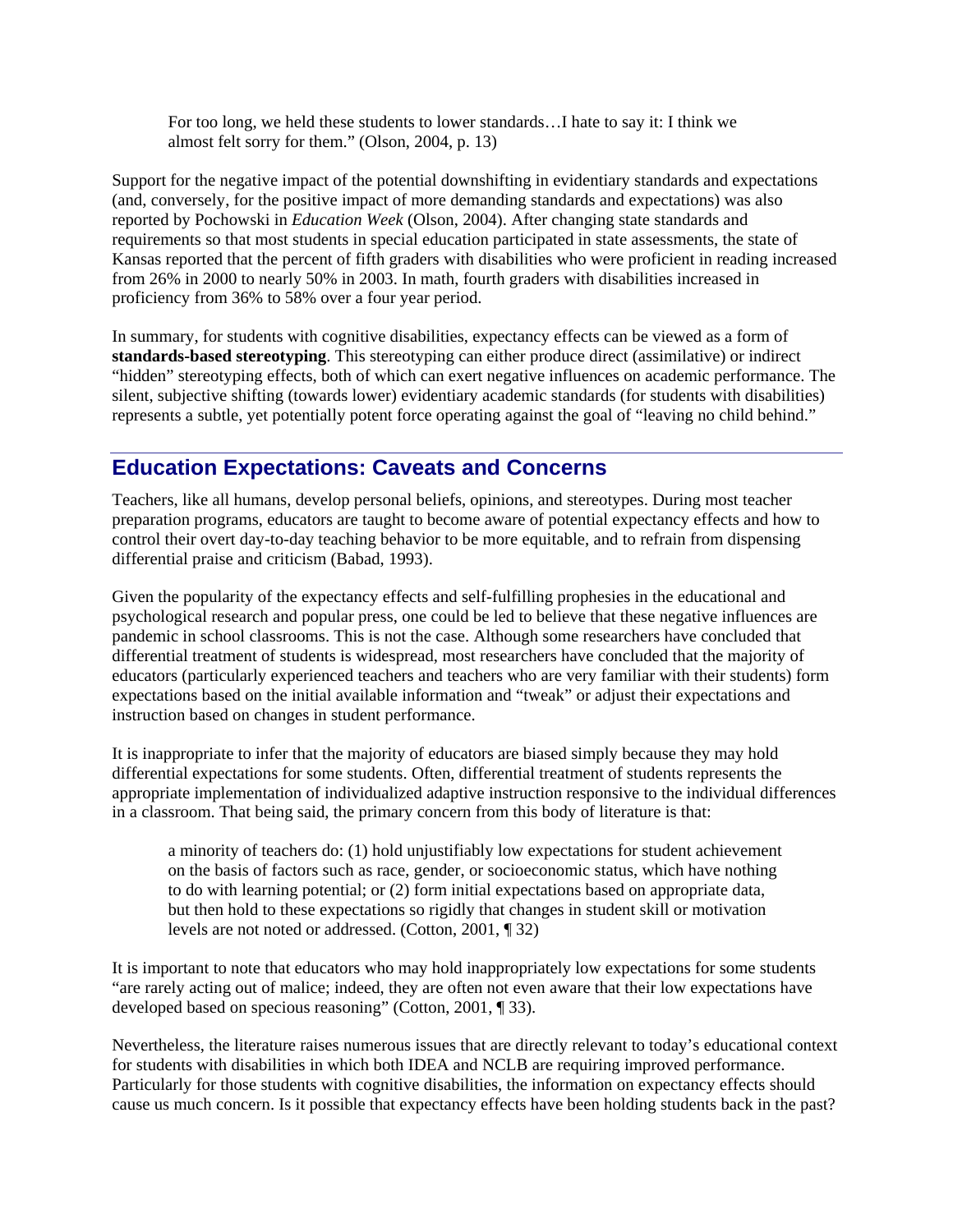Are we under the influence of silently shifting standards—especially for students with cognitive disabilities? These and other questions are ones that states, districts, schools, administrators, and teachers need to ask themselves and others—as our nation strives to improve the performance of all of its students, including those with disabilities and specifically, those with cognitive disabilities.

#### **References**

- Aronson, J. (2002). Stereotype threat: Contending and coping with unnerving expectations. In J. Aronson (Ed.), *Improving academic achievement: Impact of psychological factors on education* (pp. 279-301). San Diego, CA: Academic Press.
- Aronson, J., Quinn, D. M., & Spencer, S. J. (1998). Stereotype threat and the academic underperformance of minorities and women. In J.K. Swim, & C. Stangor (Eds.), *Prejudice: The target's perspective* (pp. 83-103).
- Babad, E. (1990). Measuring and changing teachers' differential behavior as perceived by students and teachers. *Journal of Educational Psychology, 82,* 683-690.
- Babad, E. (1993). Pygmalion: 25 years after interpersonal expectations in the classroom. In P. D. Blanck (Ed.), *Interpersonal expectations: Theory, research, and applications. Studies in emotion and social interaction* (pp. 125-153).
- Babad, E., Bernieri, F., &*American Educational Research Journal, 28* Rosenthal, R. (1991). Students as judges of teachers' verbal and nonverbal behavior. , 211-234.
- Beirne-Smith, M., Ittenbach, R. F., & Patton, J. R. (1998). *Mental Retardation* (5th ed.). New Jersey: Simon & Schuster. Biernat, M. (2003). Toward a broader view of social stereotyping. American Psychologist, 58(12), 1019-1027.
- Board of Education of the Hendrick Hudson Central School District v. Rowley, 458 U.S.C. 192 (1982).
- Bröder, A. (2003). Decision making with the "adaptive toolbox": Influence of environmental structure, intelligence, and working memory load. *Journal of Experimental Psychology Learning Memory and Cognition, 29*(4), 611-625.
- Brophy, J. (1983). Research on the self-fulfilling prophecy and teacher expectations. *Journal of Educational Psychology, 75*, 631-661.
- Burt, C. (1911). Experimental tests of higher mental processes and their relation to general intelligence. *Journal of Experimental Pedagogy and Training, 1*, 93-112.
- Carr, M., & Kurtz-Coates, B. E. (1994). Is being smart everything? The influence of student achievement on teachers' perceptions. *British Journal of Educational Psychology, 64*(2), 263-276.
- Carroll, L. (1994). *Through the looking glass*. New York: Penguin Classics.
- Cecil, N. L. (1988). Black Dialect and Academic Success: A Study of Teacher Expectations. *Reading Improvement, 25*, 34-38.
- Clark, M. D. (1997). Teacher response to learning disability: A test of attributional principles. *Journal of Learning Disabilities, 30*(1), 69-79.
- Connell, J. P., & Ilardi, B. C. (1987). Self-system concomitants of discrepancies between children's and teachers' evaluations of academic competence. *Child Development, 58*, 1297-1307.

Cooper, H., & Good, T. (1983). *Pygmalion grows up*. New York: Longman.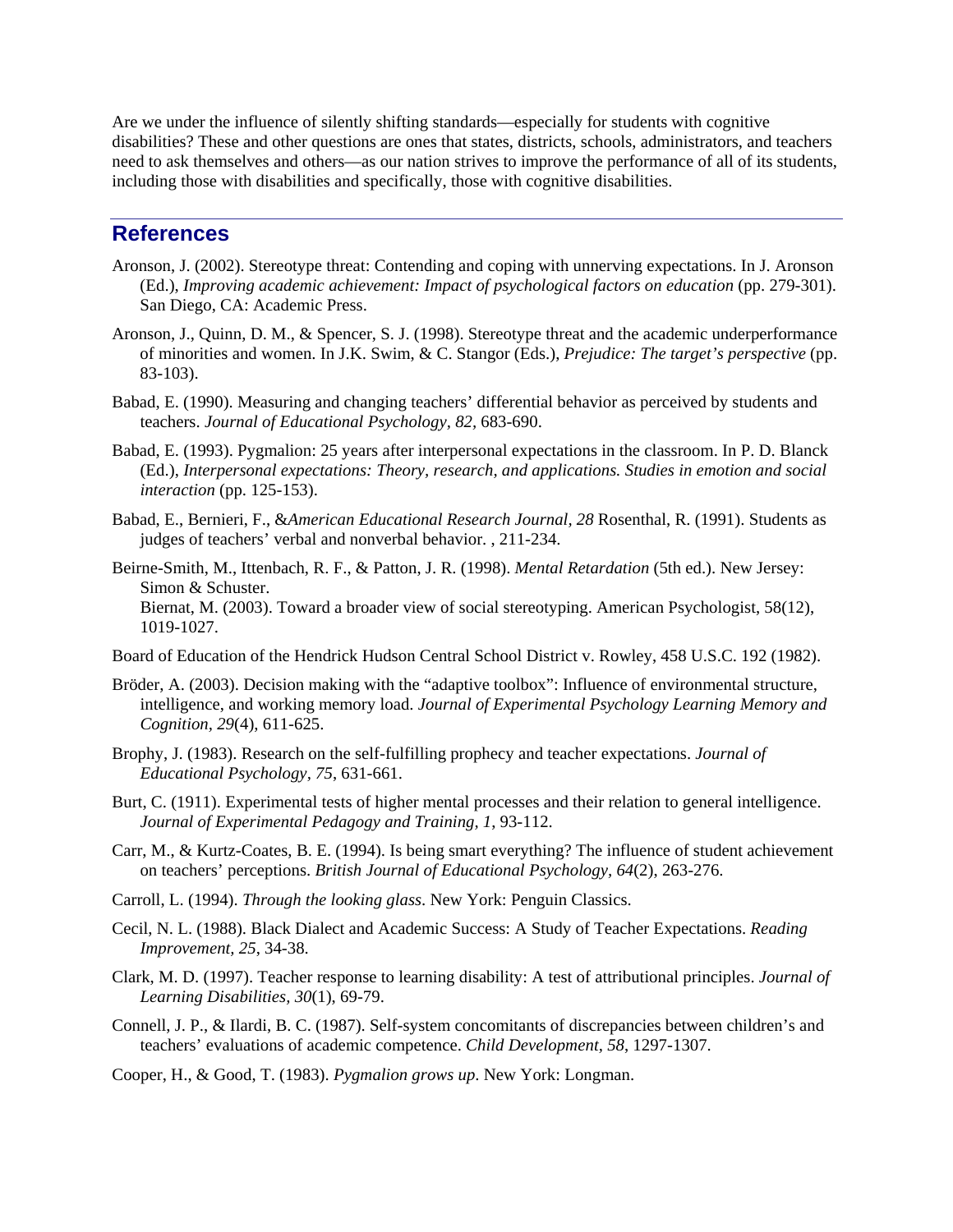- Cotton, K. (1999). *Research you can use to improve results.* Portland, OR: Northwest Regional Educational Library.
- Cotton, K. (2001, January). *Expectations and student outcomes*. Retrieved from <http://www.nwrel.org/scpd/sirs/4/cu7.html>
- Dusek, J. B., & Joseph, G. (1983). The bases of teacher expectancies: A meta-analysis. *Journal of Educational Psychology, 75*, 327-346.
- Dweck, C. S., & Leggett, E. L. (1988). A social-cognitive approach to motivation and personality. *Psychological Review, 95*, 256-273.
- Eccles, J. S. (1988). Achievement beliefs and the environment. *Michigan Study of Adolescent Life Transitions.* Bethesda, MD: National Institute of Child Health and Development (National Institute of Health).
- Education for All Handicapped Children Act (EHA) of 1975 (PL 94-142) 20 U.S.C. §1400 *et seq*.
- Elashoff, J. D., & Snow, R. E. (1971). *Pygmalion reconsidered: A case study in statistical inference: Reconsideration of the Rosenthal-Jacobson data on teacher expectancy.* Worthington, OH: Charles A. Jones.
- Embretson, S. E. (1996). The new rules of measurement. *Psychological Assessment, 8*(4), 341-349.
- Gaines, M. L., & Davis, M. (1990). *Accuracy of teacher prediction of elementary student achievement.*  Paper presented at the annual meeting of the American Educational Research Association Boston, MA.
- Gottfredson, D. C., Marciniak, E. M., Birdseye, A. T., & Gottfredson, G. D. (1995). Increasing teacher expectations for student achievement. *Journal of Educational Research, 88*(3), 155-163.
- Gozali, J., & Meyen, E. L. (1970). The influence of the teacher expectancy phenomenon on the academic performances of educable mentally retarded pupils in special classes. *Journal of Special Education, 4*, 417-424.
- Graham, S. (1990). *The role of production factors in learning disabled students' compositions 82*(4), 781- 791.
- Graham, S. (1991). A review of attribution theory in educational contexts. *Educational Psychology Review, 3*, 5-9.
- $41 50$ . Harris, M. J., Milich, R., Corbitt, E. M., & Hoover, D. W. (1992). Self-fulfilling effects of stigmatizing information on children's social interactions. *Journal of Personality and Social Psychology, 63*(1),
- Graham, S., & Weiner, B. (1986). From attribution theory to developmental psychology: A round-trip ticket? Social Cognition, 4, 152-179.
- Hauser-Cram, P., Sirin, S. R., & Stipek, D. (2003). When teachers' and parents' values differ: Teachers' ratings of academic competence in children from low-income families. *Journal of Educational Psychology, 95*(4), 813-820.
- Improving the Academic Achievement of the Disadvantaged; Final Rule, 68 Fed. Reg. 68,699 (Dec. 9, 2003) (to be codified as 34 C.F.R. § 200 *et seq.*).
- Individuals with Disabilities Education Act (IDEA) Amendments of 1990 (PL 101-476), 20 U.S.C.S. § 1400 *et seq.*
- Individuals with Disabilities Education Act (IDEA) Amendments of 1997 (PL 105-17), 20 U.S.C.S. § 1400 *et seq.*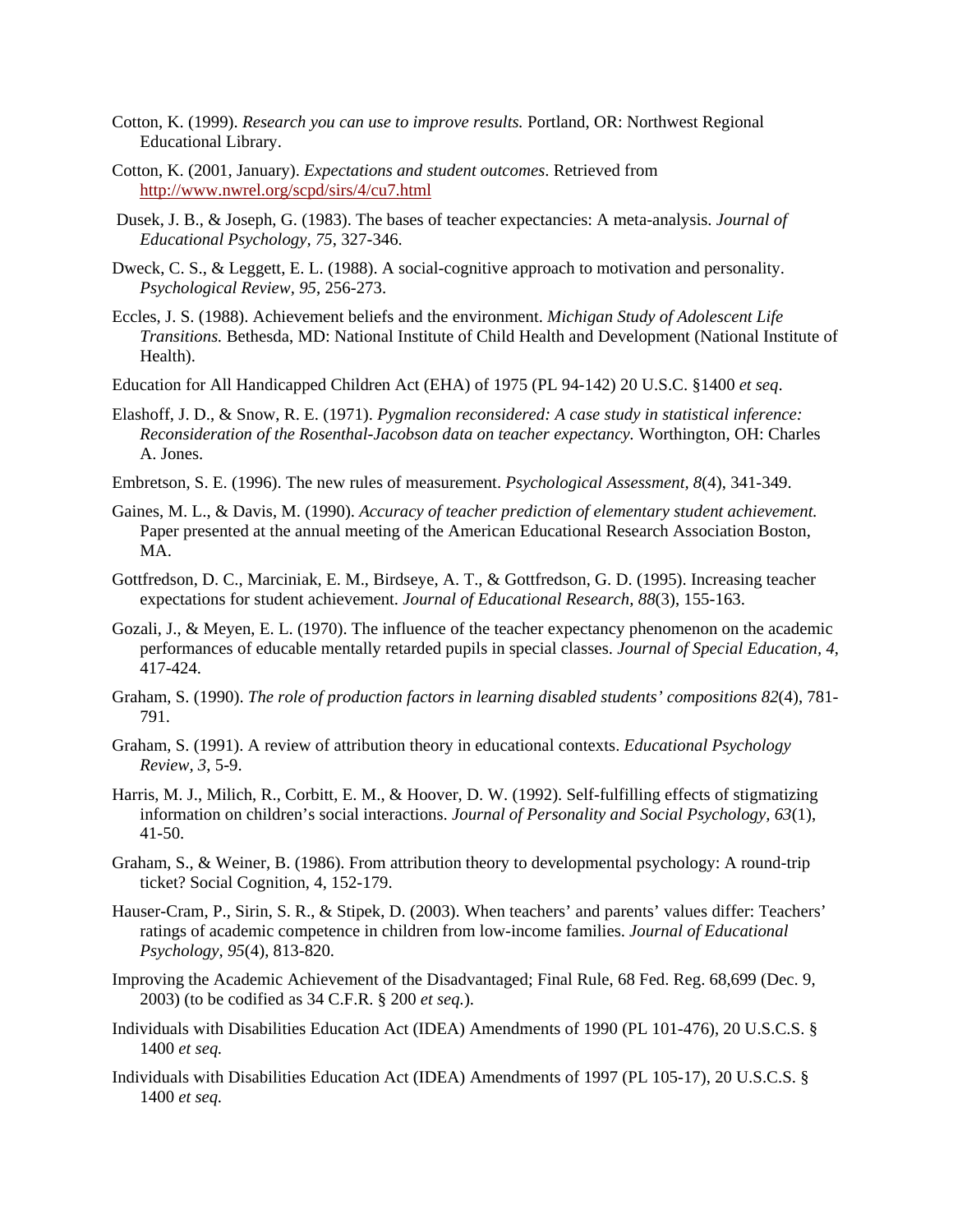- Itskowitz, R., Navon, R., & Strauss, H. (1988). Teachers' accuracy in evaluating students' self-image: Effect of perceived closeness. *Journal of Educational Psychology, 80*, 337-341.
- Jussim, L., Madon, S., & Chatman, C. (1991). Teacher expectations and student achievement: Selffulfilling prophecies, biases, and accuracy. L. Heath, & R. S. Tindale (Eds.), *Applications of heuristics and biases to social issues* (pp. 303-334).
- Jussim, L. J., Madon, S., & Chatman, C. (1994). Teacher expectations and student achievement: Selffulfilling prophecies, biases, and accuracy. In L. Heath, & R. S. Tindale (Eds.), *Applications of heuristics and biases to social issues* (pp. 303-334). New York, NY: Plenum Press.
- Jussim, L. J., & Eccles, J. (1995). Are teacher expectations biased by students' gender, social class, or ethnicity? In Y.-T. Lee, & L. J. Jussim (Eds.), *Stereotype accuracy: Toward appreciating group differences* (pp. 245-271). Washington, D.C.: American Psychological Association.
- Kenealy, P., Neil, F., & Shaw, W. (1988). Influences of children's physical attractiveness on teacher expectations. *The Journal of Social Psychology, 128*(3), 373-383.
- Lee, K. (1996). A study of teacher responses based on their conceptions of intelligence. *Journal of Classroom Interaction, 31*(2), 1-12.
- Madon, S., Jussim, L., & Eccles, J. (1997). In search of the powerful self-fulfilling prophecy. *Journal of Personality & Social Psychology, 72*(4), 791-809.
- McGrew, K. M., Johnson, D., Cosio, A., & Evans, J. J. (2004). *Increasing the chance of no child being left behind: Beyond cognitive and achievement abilities*. Minneapolis, MN: Institute on Community Integration, University of Minnesota.
- Mercer, J. R. (1973). The pluralistic assessment project: Sociocultural effects in clinical assessment. *School Psychology Digest, 2*, 10-18.
- Merton, R. K. (1948). The self-fulfilling prophecy. *Antioch Review, 8*, 193-210.
- Miller, C. T., Clarke, R. T., Malcarne, V. L., & Lobato, D. (1991). Expectations and social interactions of children with and without mental retardation. *Journal of Special Education, 24*(4), 454-472.
- Neisser, U. (1995). Criteria for an ecological self. In P. Rochat (Ed.), *The self in infancy: Theory and research. Advances in psychology* (Vol. xiv, pp. 17-34). Amsterdam, Netherlands: North-Holland/Elsevier Science Publ.
- Neisser, U., Boodoo, G., Bouchard, T. J. Jr., Boykin, A. W., Brody, N., Ceci, S. J., Halpern, D. F., Loehlin, J. C., Perloff, R., Sternberg, R. J., & Urbina, S. (1996). Intelligence: Knowns and unknowns. *American Psychologist, 51*(2), 77-101.
- No Child Left Behind Act (NCLB) of 2001 (PL 107-110), 20 U.S.C. § 1000 *et seq*
- Olson, L. (2004). Enveloping expectations. *Education Week (Quality Counts), 23*(17), 8-21.
- Perkins, D., Tishman, S., Ritchhart, R., Donis, K., & Andrade, A. (2000). Intelligence in the wild: A dispositional view of intellectual traits. *Educational Psychology Review, 12*(3), 269-293.
- Raudenbush, S. W. (1984). Magnitude of teacher expectancy effects on pupil IQ as a function of the credibility of expectancy induction: A synthesis of findings from 18 experiments. *Journal of Educational Psychology, 76*, 85-97.
- Raudenbush, S. W., Rowan, B., & Cheong, Y. F. (1993). Higher order instructional goals in secondary school: Class, teacher and school influences. *American Educational Research Journal, 30* (3), 523- 553.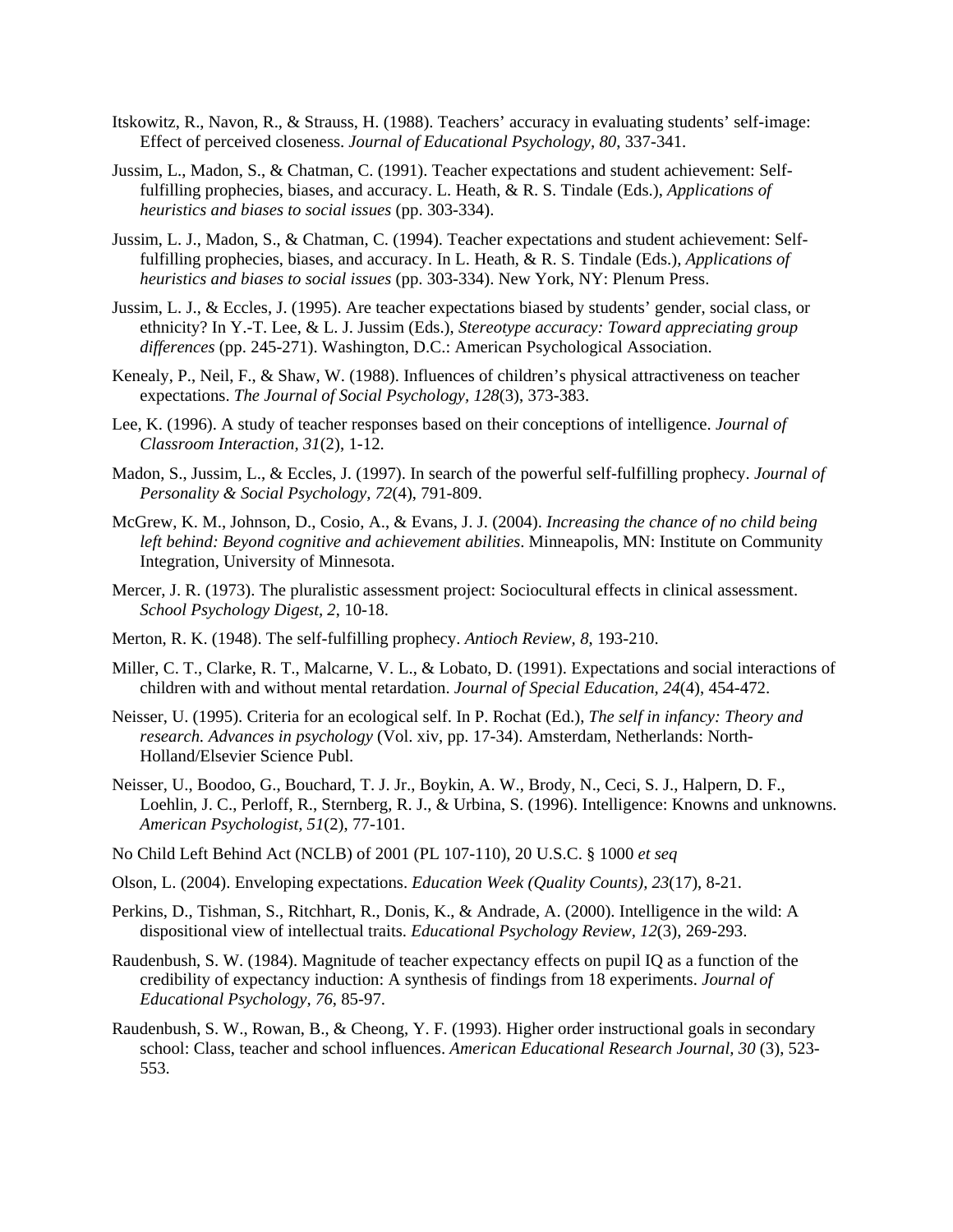- Reynolds, A. J., & Walberg, H. J. (1992). A structural model of science achievement and attitude: An extension to high school. *Journal of Educational Psychology, 84*(3), 371-382.
- Reschly, D. J. (1988). Assessment issues, placement litigation, and the future of mild mental retardation classification and programming. *Education and Training in Mental Retardation, 23,* 285-301.
- Reschly, D. J., & Grimes, J. P. (1992). State department and university cooperation: Evaluation of continuing education in consultation and curriculum-based assessment. *School Psychology Review, 20*(4), 522-529.
- Rist, R., & Harrell, J. E. (1982). Labeling the learning disabled child: The social ecology of educational practice. *American Journal of Othopsychiatry, 52*, 146-160.
- Rosenthal, R., & Jacobson, L. (1966). Teachers' expectancies: Determinants of pupils' IQ gains. *Psychological Reports, 1*, 115-118.
- Rosenthal, R. K., & Jacobson, L. (1968a). *Pygmalion in the classroom: Teacher expectation and pupils' intellectual development.* New York: Holt, Rinehart & Winston.
- Rosenthal, R., & Jacobson, L. F. (1968b). Teacher expectations for the disadvantaged. *Scientific American, 21*8(4).
- Rosenthal, R., & Rubin, D. B. (1978). Interpersonal expectancy effects: The first 345 studies. *Behavioral and Brain Sciences, 1*, 377-386.
- Rothlisberg, B. A., Hill, R., & D'Amato, R. C. (1994). Social acceptance by their peers of children with mental retardation. *Psychological Reports, 74*(1), 239-242.
- Seaver, W. B. (1973). Effects of naturally-induced teacher expectancies. *Journal of Personality and Social Psychology, 28,* 333-342.
- Smith, A. E., Jussim, L., Eccles, J., VanNoy, M., Madon, S., & Palumbo, P. (1998). Self-fulfilling prophecies, perceptual biases, and accuracy at the individual and group levels. *Journal of Experimental & Social Psychology, 34*(6), 530-561.
- Spitz, H. H. (1999). Beleaguered Pygmalion: A history of the controversy over claims that teacher expectancy raises intelligence. *Intelligence, 27*(3), 199-234.
- Steele, C. M., & Aronson, J. (1995). Stereotype threat and the intellectual test performance of African Americans. *Journal of Personality and Social Psychology, 69*, 797-811.
- Thurlow, M. L., Christensen, S., & Ysseldyke, J. E. (1983). *Referral research: An integrative summary of findings*. Minneapolis, MN: University of Minnesota Research Report No. 141.
- Thurlow, M., & Wiley, H. I. (2004). *Almost there in public reporting of assessment results for students with disabilities* (Technical Report 39). Minneapolis, MN: University of Minnesota, National Center on Educational Outcomes.
- VanOudenhoven, J. P. (1985). Evaluative feedback as a determinant of the Pygmalion effect. *Psychological Reports, 57*(3, part 1), 755-761.
- Walberg, H. J., Fraser, B. J., & Welch, W. W. (1986). A test of a model of educational productivity among senior high school students. *Journal of Educational Research, 79*(3), 133-139.
- Weiner, B. (1979). A theory of motivation for some classroom experiences. *Journal of Educational Psychology, 71*, 3-25.
- Weiner, B. (1985). An attributional theory of achievement motivation and emotion. *Psychological Review, 92,* 548-573.
- Weiner, B. (1986). *An attributional theory of motivation and emotion*. New York: Springer Verlag.